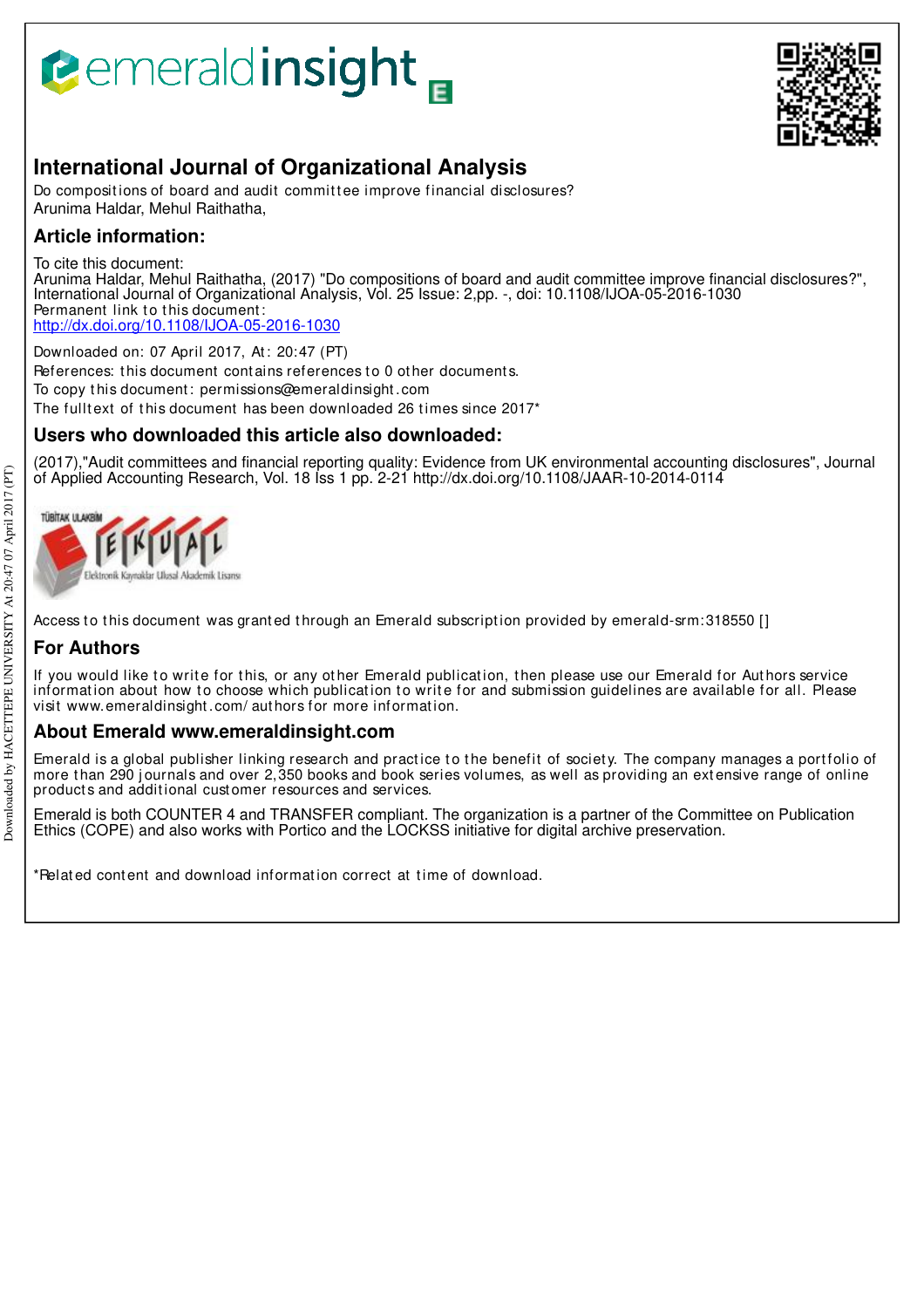## Do compositions of board and audit committee improve financial disclosures?

#### **Structured Abstract**

Purpose: The study examines the impact of corporate governance practices on the level of financial disclosures made by the Indian firms. This assumes importance in the context of the role of financial disclosures in addressing the agency problem.

**Design/methodology/approach:** Financial disclosure score is computed by considering disclosures provided by the generally accepted accounting principles and is our dependent variable. Our independent variable - corporate governance score is an index comprising of external governance mechanisms. We empirically examine the impact of corporate governance practices on financial disclosure using multiple regression model for 200 large listed Indian firms.

**Findings:** The study suggests that quality of governance practices significantly improves financial disclosure practices of the firm. Particularly, the composition of audit committee is effective in improving disclosures.

**Research/ Practical implications:** The finding has implications for policy makers and practitioners. It will help investors, lenders and other stakeholders to assess firms' financial disclosure quality. In addition, the findings, suggest the influence of governance practices on disclosure, might help in the formulation of appropriate policies about board structure and audit function. It is also a call to investors to emphasize on governance quality of the investing firms.

**Originality/value:** The study builds a case for an urgent intervention for improvising the existing governance standards to improve the quality of financial disclosure in an emerging market context.

Keywords: Corporate Governance, Financial Disclosure, Financial Reporting, Disclosure Index, Corporate Governance Index

**Article Classification: Research Paper** 

<sup>©</sup> Emerald Group Publishing Limited

This is a pre-print of a paper and is subject to change before publication. This pre-print is made available with the understanding that it will not be reproduced or stored in a retrieval system without the permission of Emerald Group Publishing Limited.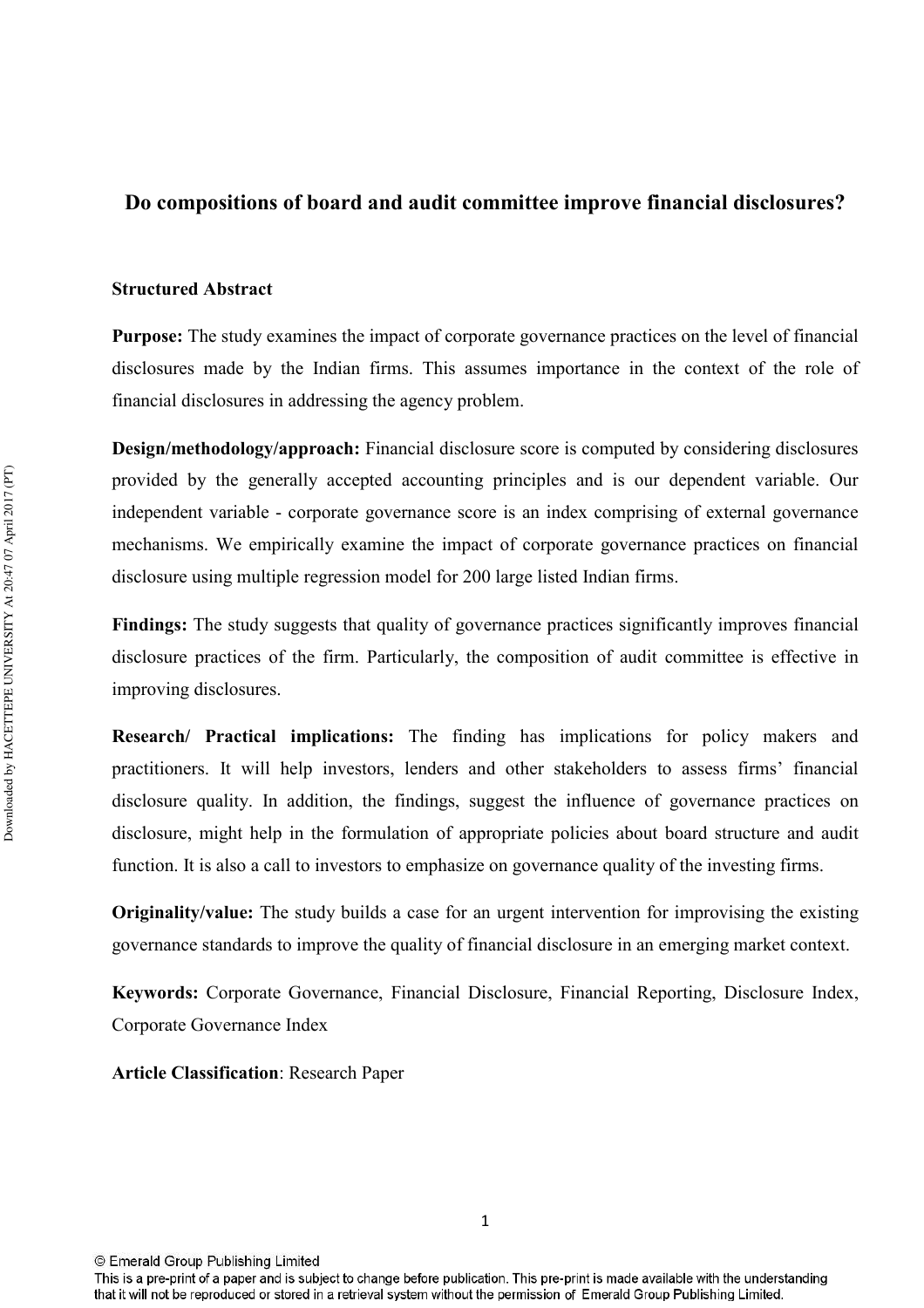#### 1 Introduction

Anecdotal evidence from the popular press pointed at the quantum of loss in excess of \$2 billon by Indian investors. These investors lost money predominantly from corporate frauds and bad governance from the year 2003-08 (Kriplani, 2009). Incidentally, the year 2009 witnessed the biggest corporate fraud in India amounting to \$1.47 billion by one of the India's largest and most respected software and IT services firm "Satyam" (Rajagopalan and Zhang, 2009). The incident aroused the analyst sentiment, and leading investment houses published reports on the unsatisfactory disclosure standards. Hardly four firms complied with the highly desirable disclosure standards out of the 68 well-known firms with the significant global presence (Kriplani, 2009). The increasing nature of these financial frauds compelled the investors to demand transparency and professionalism in the management of the firm's business. Thus, there was an emphasis on developing codes of corporate governance to prevent such crisis/ failures in future.

Although financial reporting standards advanced around the world, transparency and reliability remain unrealized. This can be explained by the slow progress of underlying institutional and economic factors (Holthausen, 2009). In particular, the lack of transparent and reliable financial reporting is a global phenomenon, whose need enhanced exponentially due to the growing corporate frauds. These accounting and stock market frauds (like Enron, WorldCom, Satyam for instance) are symptomatic of the deficiencies in transparency, financial reporting, and corporate governance (Vishwanath and Kauffman, 2001). These frequent scandals call for improvising the existing financial reporting practices and information disclosure environment (Lang and Lundholm, 2000). Increasingly regulators from several countries have acted upon these calls to protect the investors' interest and thereby enhance the confidence in the capital market (Leuz *et al.*, 2003). The aftermath of Enron's of the world led to the adoption of governance codes. These codes strengthened the accounting, auditing procedures, and public oversight with enhanced civil and criminal penalties for the violations. This regulation to enhance the efficacy of the corporate governance systems was a step to protect shareholders against the opportunistic behavior of managers (Khanna and Palepu, 2004).

These widespread community concerns regarding the inadequacy of corporate governance standards expressed since the Enron debacle are not limited to developed countries, rather an

This is a pre-print of a paper and is subject to change before publication. This pre-print is made available with the understanding that it will not be reproduced or stored in a retrieval system without the permission of Emerald Group Publishing Limited.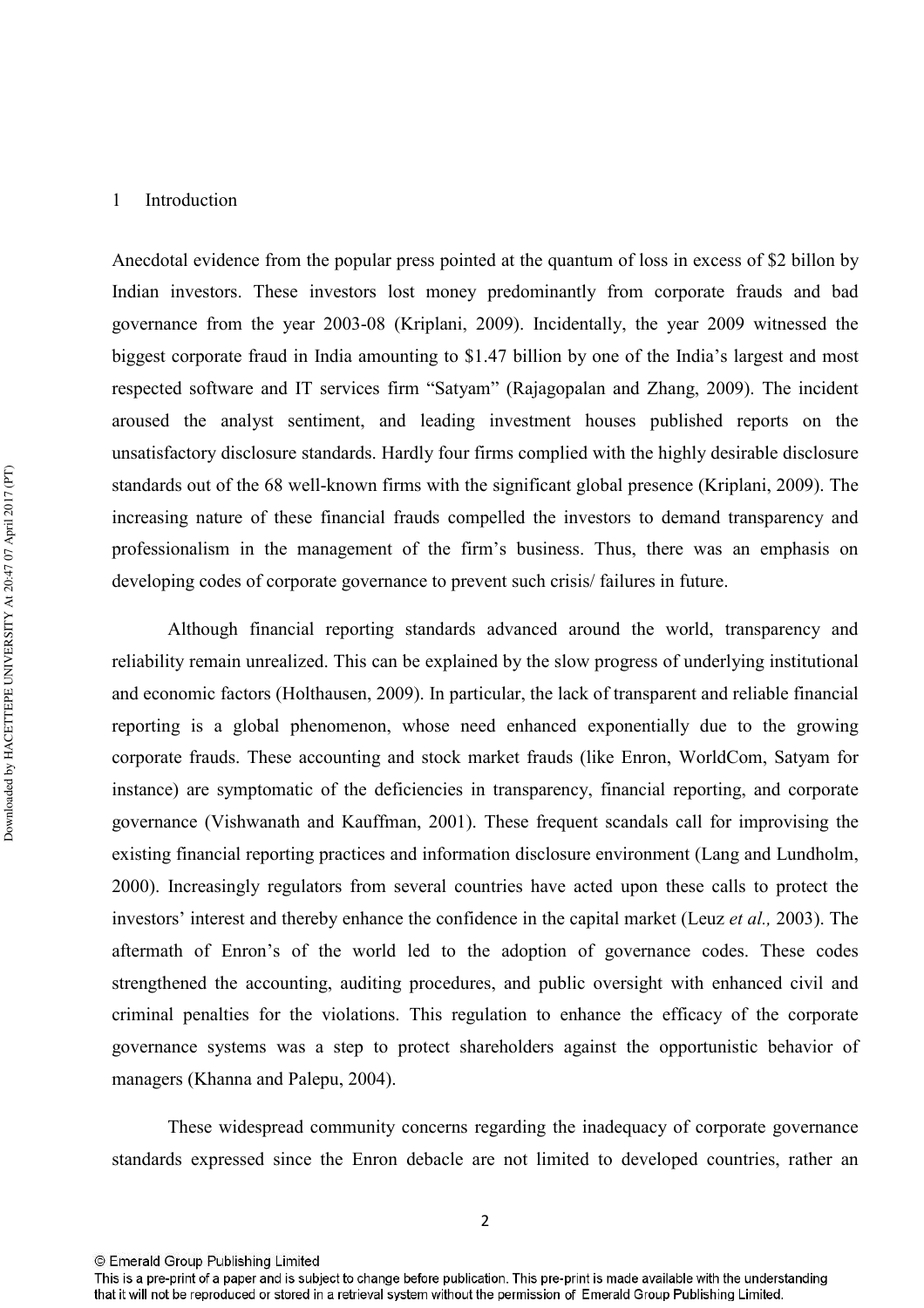industry body (Confederation of Indian Industries, CII) initiated these reforms in India (a developing country). Later, these codes were recommended by Securities and Exchange Board of India (SEBI, similar to SEC in the USA) to enhance investor protection. Recently, the introduction of the Indian Companies Act 2013 brought progressive and transparent processes to enhance value for the stakeholders, directors, and management of companies (e.g. codification of duties of directors, appointment of women director, quantum, and qualification of independent director). Institute of Chartered Accountants of India (ICAI) prescribes disclosures, especially financial disclosures. Here, ICAI recommended several Accounting Standards (AS)/Generally Accepted Accounting Principles (GAAP) to assist in the preparation of the financial statements. The disclosure quality might be impacted based on the level of governance practices of the firm. This calls for an in depth investigation of the impact of effective corporate governance mechanism on the financial disclosures. The introduction of these governance mechanisms and firm's response (in terms of adopting enhanced disclosure practices) has brought about a new dimension for accounting research. While there are several facets of corporate governance that are addressed by the literature, our study extends the literature towards a not so well researched area. The study would be rewarding for investors, stakeholders and importantly regulators, who could understand the impact of existing regulatory environment.

Agency theory is the predominant theoretical lens adopted by the extant literature on the influence of disclosure on firm's corporate governance. Typically, characterized by the principle agent agency problem (La Porta *et al.*, 2000), the theory suggests that companies increase disclosure in order to minimize conflicts between principal (shareholder) and agent (manager). Improved disclosure reduces the gap between management and the outsiders (Healy and Palepu, 2001), enhances the value of stock in the capital market (Haggard *et al.*, 2008), increases liquidity, (Diamond and Verrecchia, 1991) and finally reduces the cost of capital (Apostolos and Konstantinos, 2009; Karim, 1996; McKinnon and Dalimunthe, 1993). However, emerging markets (like India) are characterized by family owned businesses or family managed firms leading to concentrated shareholding by the family. Here the agency problem is principle-principle conflict (i.e.) majority shareholders (controlling families) expropriating minority shareholders. Here, firms might self-select accounting policies to serve their own interest. These firms are usually characterized by pyramiding and tunneling utilizing complicated crossholdings with separation of cash flow and control rights (Scott, 2014). This agency problem between controlling families and

3

<sup>©</sup> Emerald Group Publishing Limited

This is a pre-print of a paper and is subject to change before publication. This pre-print is made available with the understanding that it will not be reproduced or stored in a retrieval system without the permission of Emerald Group Publishing Limited.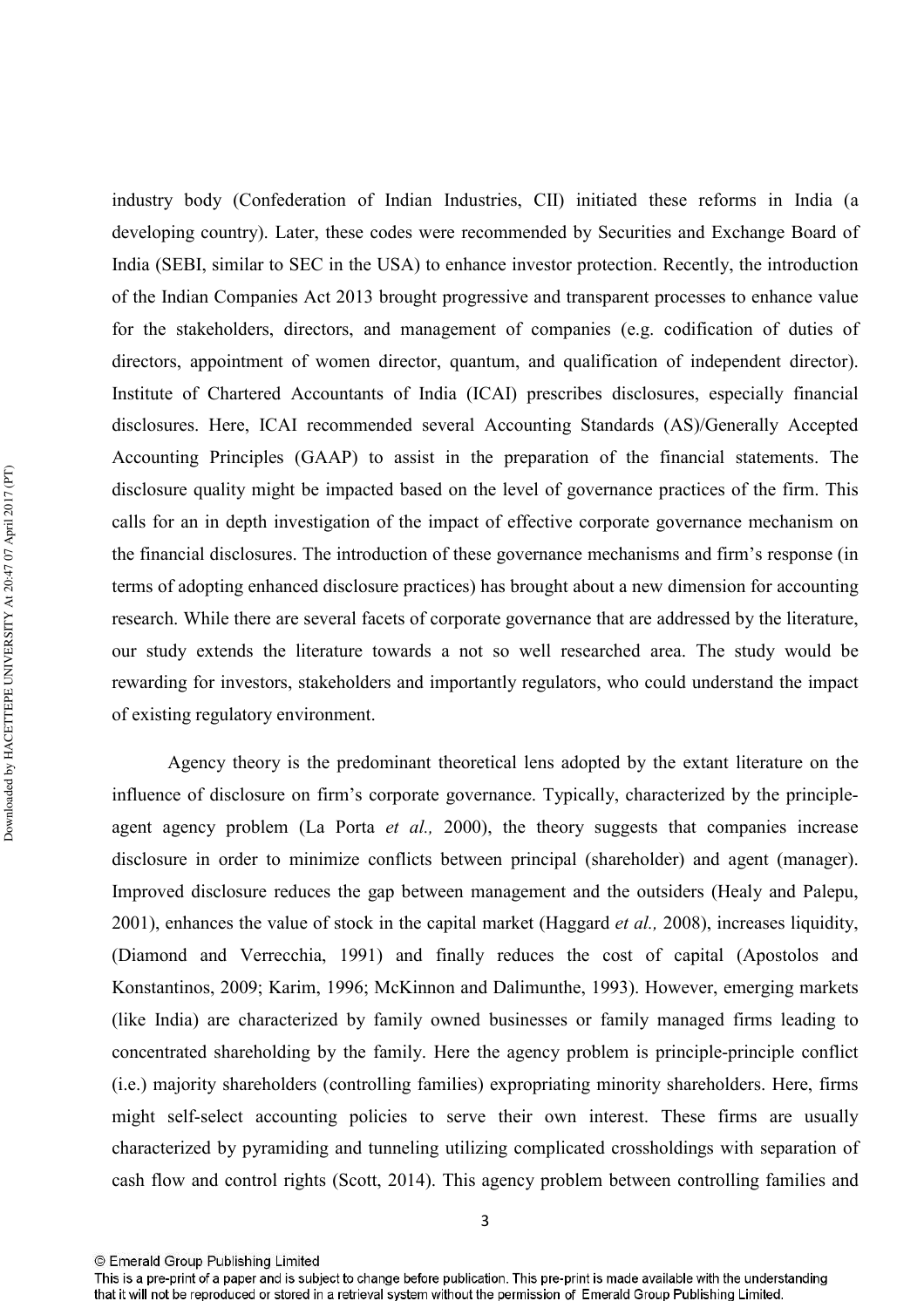minority shareholders can further incentivize firms to engage in practices such as earnings management. Extant theories of governance (see for e.g. Stakeholder theory, agency theory, legitimacy theory, and political economy theory) also emphasize on disclosures by firms (Choi, 1973). Thus, the theoretical framework helps us to understand the importance of the role of disclosures in corporate governance.

The study contributes to the existing literature in several ways. First, our empirical analysis emphasizes the need for better governance practices to improvise the quality of financial disclosure practices. India's governance practices are plagued with myriad problems of economic uncertainties, weak legal controls, investor protection, and frequent government intervention. The poor score of 38 (corruption perception index score out of 100) indicates a general weak or ineffective leadership to tackle corruption. In addition, the slack judicial process with scarce resources (14 judges for every million people) accentuates the existing governance problems, leading to a backlog of 31 million cases in the courts (estimated to take 320 years to clear). These harsh realities create a situation, which threatens the sustainability of the economy (Transparency International, 2015) and hence need urgent intervention for improvising the existing governance standards to improve the quality of financial disclosure.

 Second, several studies have focused on effective corporate governance mechanism through board monitoring and independence and its association with financial performance (see for example Coles *et al.*, 2001; Erhardt *et al.*, 2003; Bhagat and Bolton, 2008; Jackling and Johl, 2009). However, there is limited evidence on the impact of corporate governance on disclosure policy at the firm level. Thus, our study provides little evidence on the same.

Third, extant literature draws on implications derived from studies focused on developed markets. However, emerging markets with an institutional framework widely divergent from their western counterparts demand the exposition with evidence from indigenous works. Among emerging markets, India is the world's second most populous country. The country boasts of having 5% of the middle class population today and expects to be the world's largest middle class consumer market by 2030 surpassing China and US (World Bank, 2015). Thus, this third largest economy in in GDP terms (adjusted for international price differences) provides an interesting landscape to study (World Bank, 2015) the governance practices impact on financial disclosure.

This is a pre-print of a paper and is subject to change before publication. This pre-print is made available with the understanding that it will not be reproduced or stored in a retrieval system without the permission of Emerald Group Publishing Limited.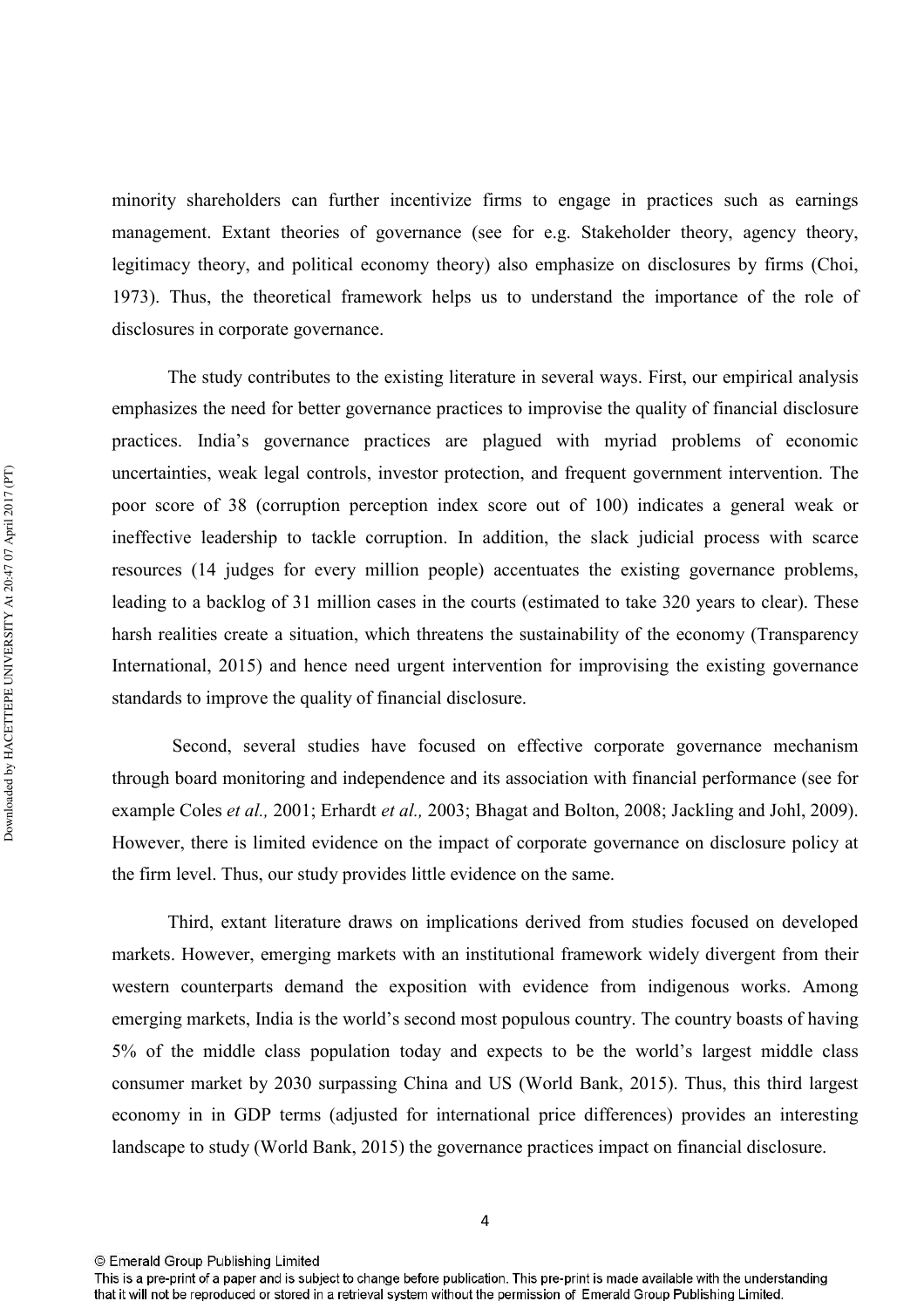Fourth, the literature primarily focusses on widely held firms, particularly in the US. Given that, the institutional framework (e.g. ownership structure, governance environment, firm characteristics) is distinctly different from those of developed market, the findings of earlier studies may not apply in the context of emerging market firms. However, in India, implementation of governance regulation is comparatively weaker as compared to those in the developed markets like the United States (Narayanaswamy et al., 2012). Further, majority firms are affiliated to business groups and are being run by the family members of the founders. Hence, controlling shareholders are likely to have a lot of say in the decision-making within the firm. Thus, India provides an ideal setting for analyzing this question as governance practices are still in infancy and evolving.

Fifth, the Indian context provides an interesting setting as unlike the developed market, we lack uniformity of regulations among accounting standards, financial disclosures, and corporate governance. Further, there is a dichotomy between the objectives of both the regulators. While, ICAI suggest regulations for disclosures and compliance with accounting standards; SEBI promotes regulations on compliance with better corporate governance practices. Thus, the study provides evidence on alignment of objectives of both the regulators namely SEBI and ICAI and further contends that both the regulators aim at investor protection at large.

Finally, prior studies on the impact of governance on disclosure considered a limited worldview of disclosure. There disclosure was limited to either voluntary disclosures or specific financial statement disclosure (Charles and Jaggi, 2000; Forker, 1992; Ghazali, 2008). Whereas the present study draws inferences from an exhaustive list of disclosures which are proposed by Indian Accounting Standards to determine the level of disclosure for each firm.

 The paper is organized in the following manner. Section two discusses the related literature and lay down the hypothesis of the study. The research design is discussed in section three followed by the results in section four. Finally, the concluding remarks are presented in section five.

This is a pre-print of a paper and is subject to change before publication. This pre-print is made available with the understanding that it will not be reproduced or stored in a retrieval system without the permission of Emerald Group Publishing Limited.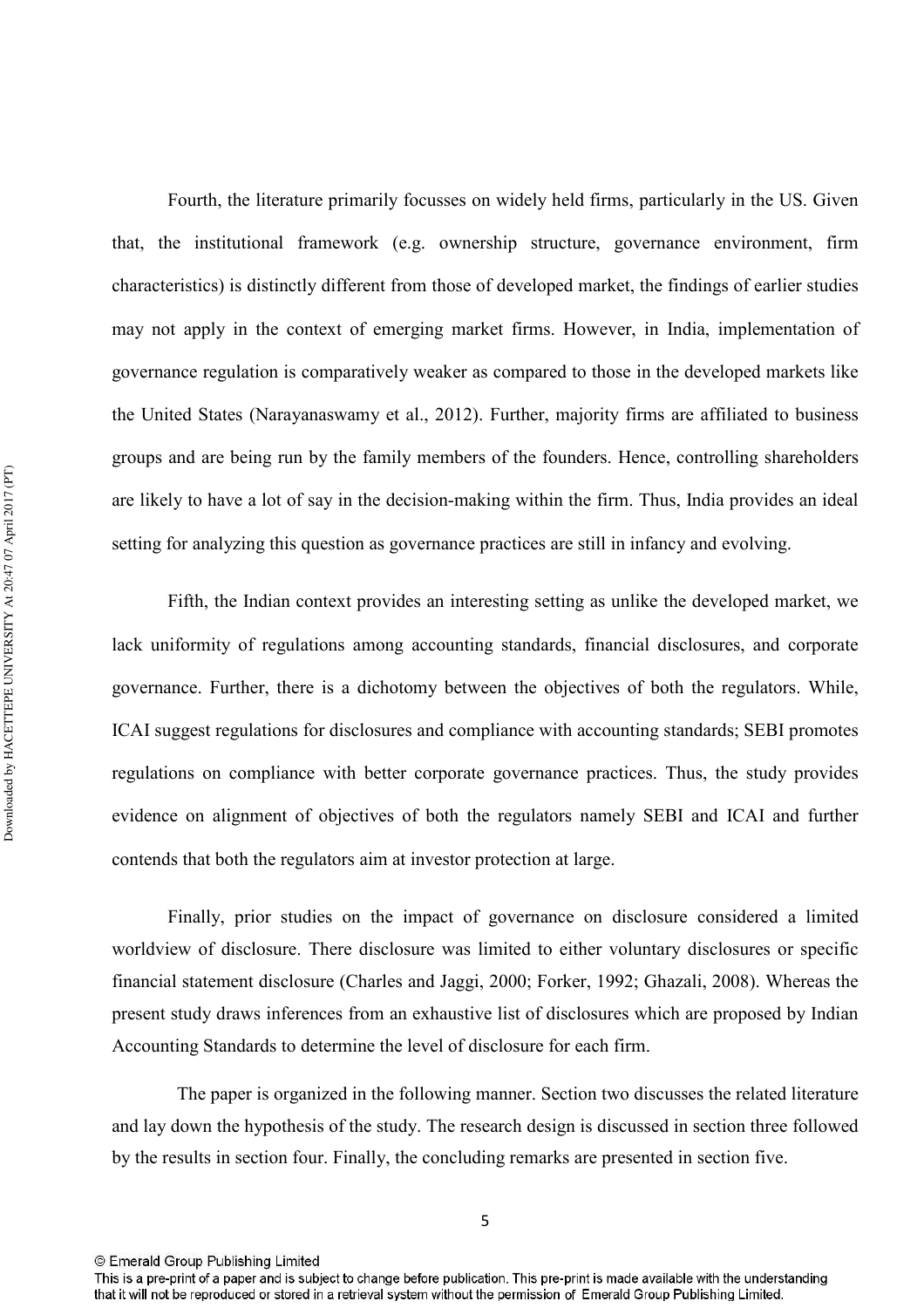#### 2 Literature review and hypothesis development

Effective corporate governance mechanism is designed to facilitate the monitoring role of directors (Jensen,1986). Board structure and quality is always crucial for the firm to generate adequate and reliable information for the stakeholders. Adequate size of the board provides better supervision and high quality corporate decisions (Pearce and Zhara, 1992). Similarly, the inclusion of independent directors on the board also improves financial reporting behaviour of the firms and improves the quality of disclsoures. Fama and Jensen (1983) and Leftwich *et al.*, (1981) suggest that independent directors in the board are effective in controlling mangers expropriation and improving disclosures. Menon and Williams (1994), Adams (2003) and Lara *et al.*, (2009) reports that board effcetiveness improves with discussion and number of meetings. Multiple directorships are viewed in the literature from both the angles. On the one hand, it may signal expertise in bringing different exposure to the board and may bring networking and resource benefits (Pfeffer, 1972). Contrastingly, Lipton *et al.*, (1992) argued that it might compromise on commitment. In addition, Beasley (1996) documents about the relation between multiple directorships and financial statement fraud. Forker (1992) studies the relationship between corporate governance and disclosure quality and report a negative relationship. Fama and Jensen (1983) suggests that CEO duality signals the absence of separation of decision management and control echoed this finding; hence firm might suffer in the struggle for existence in the end. Sears, Westinghouse, General Motors, and IBM are testimonials to the adverse impacts of CEO duality on poor performance (White and Ingrassia, 1992).

Audit committee is one of the key constituent of effective governance specifically when it comes to financial disclosure and transparency. It is the most powerful and wellestablished board committee, which acts as a deterrent to financial improprieties and frauds. It enables the board to keep a track of the financial health of the firm (Varma, 1997).The effectiveness of corporate audit committee in overseeing the financial reporting process depends on the independence of audit committee members (Klein, 2002), and the expertise of audit committee members (Dhaliwal *et al.*, 2010). They also improve the monitoring role of the board by providing expert knowledge and understanding of the financial statements of the firm (Pincus *et al.*, 1989). DeFond and Jiambalvo (1994) suggest that the existence of audit committee brings down the accounting errors of overstatement. Audit committees with more number of independent and active members bring

6

<sup>©</sup> Emerald Group Publishing Limited

This is a pre-print of a paper and is subject to change before publication. This pre-print is made available with the understanding that it will not be reproduced or stored in a retrieval system without the permission of Emerald Group Publishing Limited.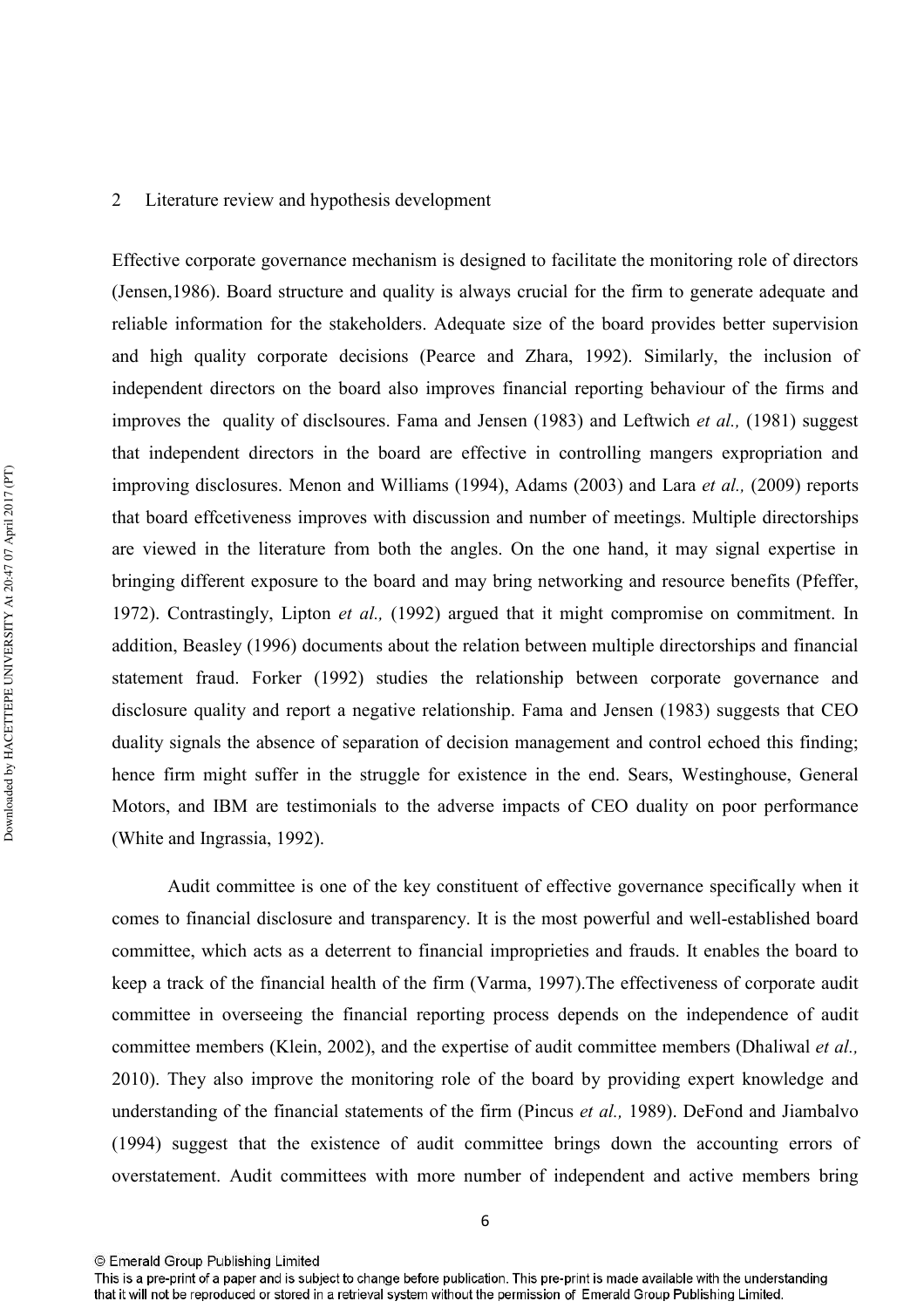down other accounting irregularities (Dechow et al., 1996; McMullen and Raghunandan, 1996; Abbott and Parker, 2000; Peasnell *et al.*, 2005).

Lately, Fathi (2013) examined the relationship between the level of disclosure and its determinants. Specifically, relating to corporate governance mechanisms for a sample of non financial listed Tunisian companies and suggest that the level of disclosure is explained by the size, leverage, profitability, duality, concentration of ownership and control quality as measured by the number of auditors and the presence of Big 4.

Board of Directors is entrusted with the responsibility to ensure the effective functioning of the company. Regulatory authorities across the globe ensure effective governance through the optimum composition of the board. In India, SEBI provides for majority independent directors, restricts outside directorship, and encourages adequate participation through mandatory attendance by the board members. Such provisions are aimed at bringing more accountability to the shareholders and to ensure transparent and informative financial reports. Considering the same, we expect the board to play an important role in improving financial disclosures.

Similarly, role of audit committee is also important. Audit Committee is required to be set up by statute. It should have majority independent directors, financial literacy for all the appointed members, and accounting expertise by at least one member of the committee. It also mandates independence of the chairperson and his presence at the annual general meeting to answer shareholder's queries related to financial statements. Considering this regulation, we expect audit committee to be more vigilant and hence play an important role in improving disclosures.

Considering the above arguments, the following hypothesis is proposed:

*H1: Corporate governance (board of directors and audit committee) has positive and significant influence on financial disclosures.* 

3 Data and methodology

#### 3.1 Data and sample

7

<sup>©</sup> Emerald Group Publishing Limited

This is a pre-print of a paper and is subject to change before publication. This pre-print is made available with the understanding that it will not be reproduced or stored in a retrieval system without the permission of Emerald Group Publishing Limited.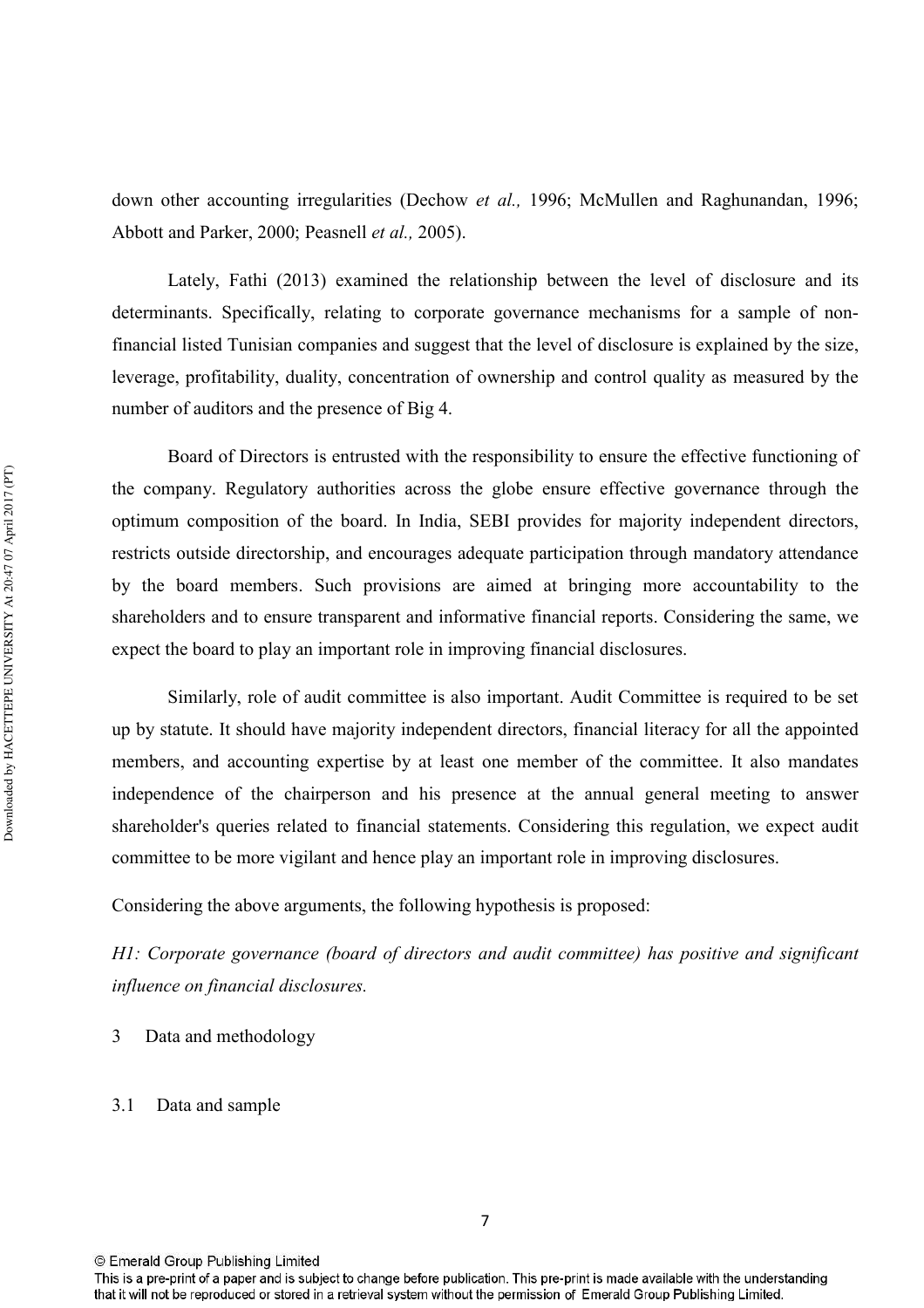Our sample comprises of large listed 200 companies in India. Excluding the financial firms due to different reporting requirement and varied applicability of accounting standards, we finally have 153 firms.Though companies may disclose information in a variety of ways, the annual report is considered as the most effective and reliable source of information. We have collected information related to financial disclosure and corporate governance variables from the annual report for the year ended March 31, 2012. In order to extract the information items, financial and non–financial items of the annual reports were considered. This included reports of directors, report of auditors, corporate governance report, statement of accounting policies, profit and loss account, balance sheet, statement of cash flows, and finally, notes to the accounts.

#### Disclosure Index

There are 32 Indian Accounting Standards (AS) issued by ICAI, which are applicable to the Indian companies as on 31<sup>st</sup> March 2011. We consider the 29 mandatory AS for this study, which has to be complied by every listed firm across industries. Each standard lays down suggested disclosures required by the firm based on the accounting transactions. A comprehensive index is created comprising of 171 disclosure items from the accounting standards to ensure objective measurement. Table 1 enlists the number of disclosures drawn from each AS. In addition, appendix A.2 provides an example of the process of making the disclosure items taking the case of AS-2 and AS-6.

#### INSERT TABLE 1 HERE

Further, an equally weighted disclosure index is computed and each item is coded based on disclosure. Each item is given the weight of 1 and coded as 1 if disclosed, 0 otherwise, and NA if not applicable. Then, the disclosure score was computed by dividing total no. of disclosures complied by a firm with total no. of disclosures applicable for that firm.

DI = Total No. of Disclosures Complied / (Total Disclosures – Disclosures Not Applicable)

#### 3.2 Corporate Governance Index (CG Index)

CG covers a number of internal and external mechanisms that reduce agency cost within a corporation and thereby lead to an increase in firm value. In the case of emerging economies

This is a pre-print of a paper and is subject to change before publication. This pre-print is made available with the understanding that it will not be reproduced or stored in a retrieval system without the permission of Emerald Group Publishing Limited.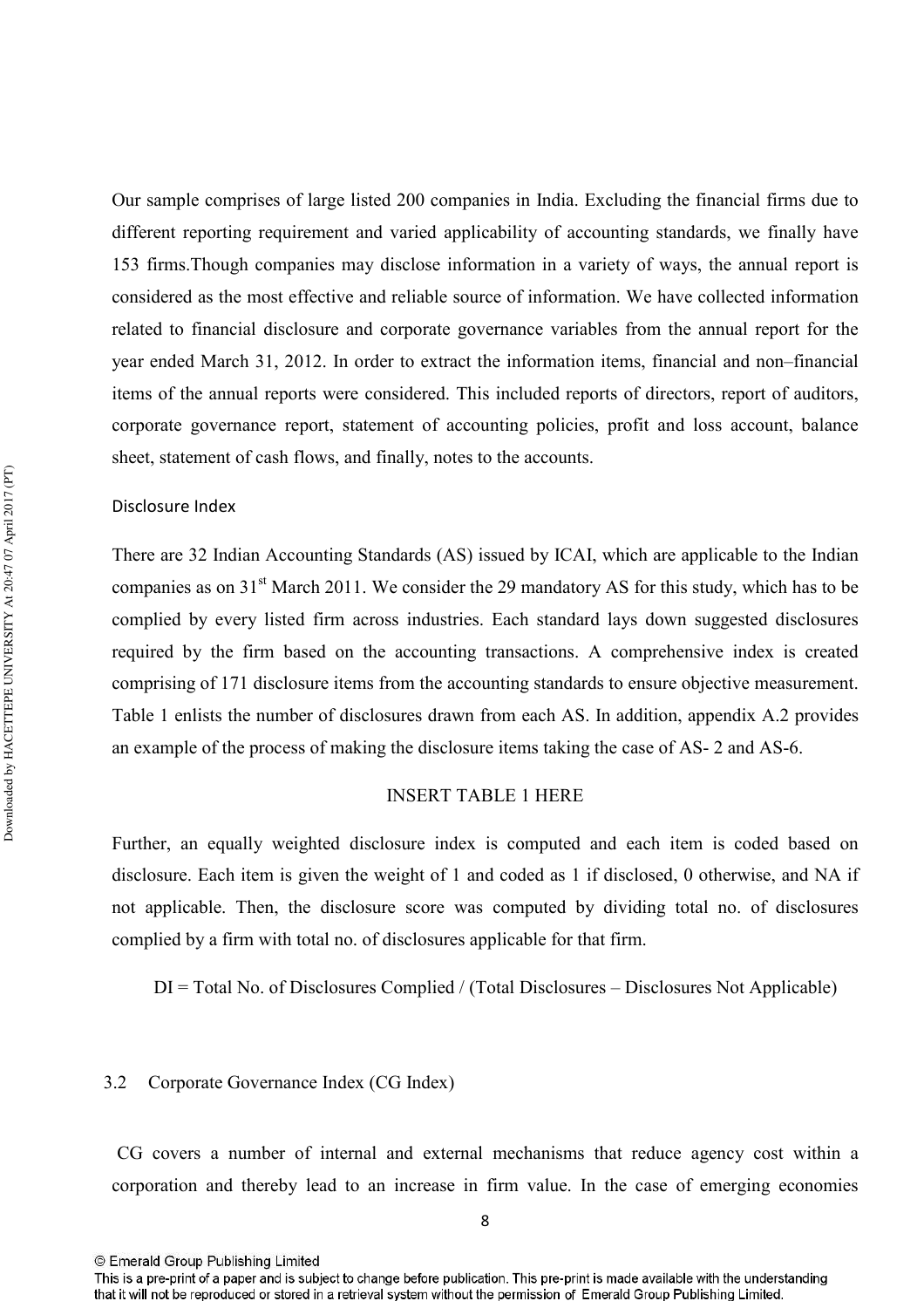including India, family owned companies dominate the corporate scenario. Thus, there are many issues like multiple directorships, board size, and duality apart from board independence, which may affect board decisions by substantial equity stake and holding important managerial positions. We consider the important governance mechanisms to capture the overall state of corporate governance of a firm. The CGI developed by the present study has two sub-indices having 17 attributes. We now discuss each of the identified mechanisms for CG index.

#### The Board of Director Sub Index

The Board of directors is the backbone of corporate governance as they decrease agency cost by monitoring and rewarding top executives, leading to shareholders wealth maximization. They are accountable for setting objectives, monitoring and controlling firm's actions, which aligns managers and shareholders interest (Fama and Jensen, 1983). They are legal representatives of shareholders and have fiduciary obligation to monitor management (Black, 2000; Vanden Berghe and Levrau, 2004).They also provide knowledge, advice, and business networks to aid management in improving financial performance (Harris and Raviv, 2008; Pugliese et al., 2009; Zahra and Pearce, 1989) and efficiently represent shareholders in designing management compensation (Kumar and Sivaramakrishnan, 2008).

Boards comprise of executive directors who are full time employees and are responsible for regular activities and non-executive directors who normally offer consultative role. The nonexecutive directors are further classified as affiliated directors and non-affiliated directors. Affiliated directors are former employees, relatives of company officers or persons having business relationships with the firm such as lawyers and investment bankers. The non-affiliated directors are the independent directors who perform the monitoring role and have fiduciary duties towards shareholders interest. There should be an appropriate balance between executive and non-executive directors on the board. In the absence of governance, codes that may recommend varying proportions of nonexecutive directors this balance may be determined endogenously (Hermalin and Weisbach, 1998).

It is advisable to have a higher proportion of nonexecutive directors in the board, which helps to reduce agency cost. Proponents support this view by demonstrating that higher levels of non-executive directors on the board undermine the negative relationship between the firm's

This is a pre-print of a paper and is subject to change before publication. This pre-print is made available with the understanding that it will not be reproduced or stored in a retrieval system without the permission of Emerald Group Publishing Limited.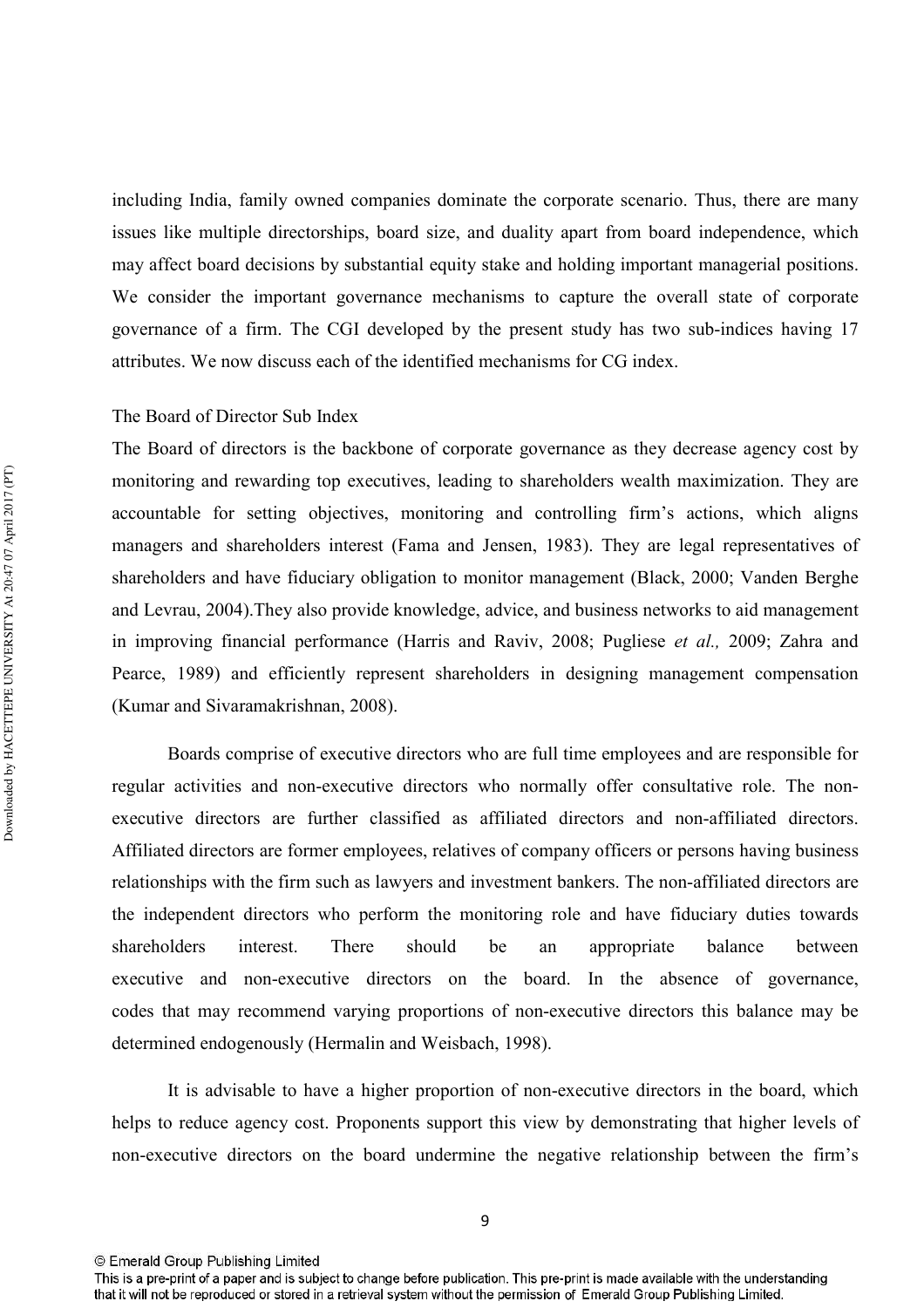investment opportunities and firm's performance (Hutchinson and Gul, 2004).Also, event study analysis demonstrate that the appointment of nonexecutive directors increases firm value (Rosenstein and Wyatt, 1990,97; Shivdasani and Yermack,1999). However, opponents of non executive director fail to acknowledge such relationship (Coles *et al.*, 2001; Weir *et al.*, 2002; De Jong et al., 2005). Few researchers even found a negative relationship between non-executive director representation and performance (Weir and Laing, 2000).Following the discussion, we consider eleven attributes stated in Figure1, followed by their explanation that describes the state of governance with respect to Board of Directors.

#### INSERT FIGURE 1 HERE

#### The Audit Committee Sub Index

This internal CG mechanism depends on the availability of accurate and timely information. The audit committee as a mechanism assures firm produces relevant, adequate, and credible information that investors as well as stakeholders can use to assess the performance of the firm. The audit committee ascertains that the audit process is carried out in a free environment, devoid of any internal control. It also ensures the engagement of external auditor for continuous monitoring of its functions and progress. These reasons placed major emphasis on the structure, role, power and functioning of the audit committee worldwide.

 The audit committee needs independence from management, which is very important during verification of financial statements prepared by internal auditors, and management. Verification of financial statements requires all necessary documents and truthful explanation of all procedures, which is unexpected from management as their actions, are subject to verification. Thus there is a need to insulate the verification process from the influence of the inside management so that outsiders perceive the audit process as independent. The independence of the audit committee members is important as the monitoring they provide affects earnings quality, audit quality (Abbott and Parker, 2000) and auditor independence (Abbott *et al.*, 2004). Under these circumstances, the independence of the audit committee becomes crucial. Independent audit committees are associated with higher disclosure quality (Karamanou and Vafeas, 2005) and a lower cost of debt finance (Anderson *et al.*, 2004).

This is a pre-print of a paper and is subject to change before publication. This pre-print is made available with the understanding that it will not be reproduced or stored in a retrieval system without the permission of Emerald Group Publishing Limited.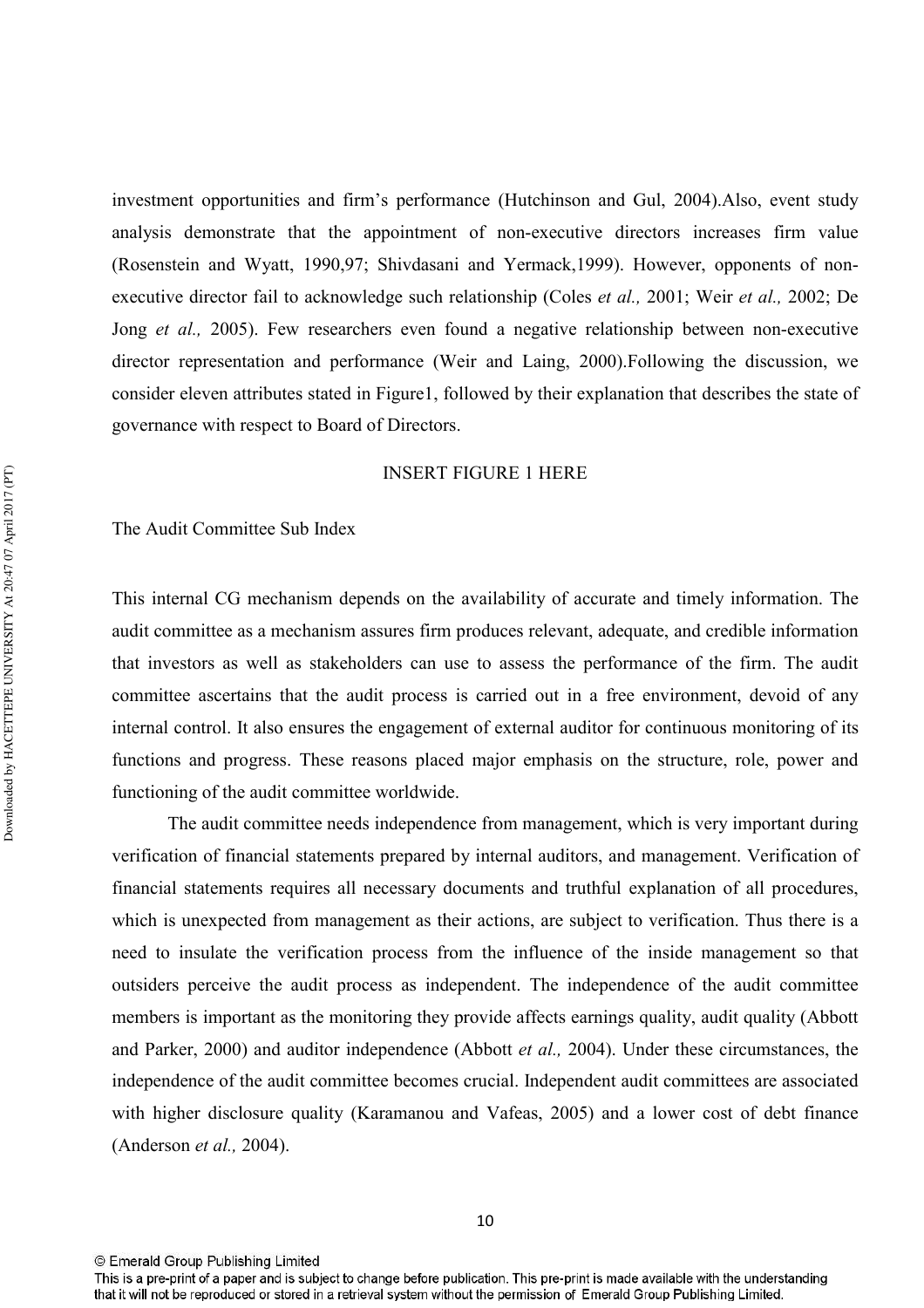Bronson *et al.*, (2009) find the benefits of audit committees are limited unless the committee comprises independent directors only. This is the reason that worldwide regulations put major emphasis on independence of audit committee. In India though, the Clause 49 of the listing agreement require the audit committee to have two thirds of its members as ID. In addition, audit committees should have a minimum of three directors with an independent director as chairperson. We consider six attributes of Audit committee to construct Audit Committee Sub index (Figure 2).

#### INSERT FIGURE 2 HERE

#### 3.3 Estimation model

In order to test our hypothesis about the likely impact of corporate governance practices (measured by CG index) on discourse (measured by disclosure Index) we construct following model with varied specifications. To test the varied specifications, we consider CG Index (CGIndex) as independent variable in Specification 1. Then, we bifurcate the CG Index into its sub-indexes in specification 2 (CGIndex Sub BOD) and 3 (CGIndex Sub AUDCOMM). Finally, we test both the sub-indexes in specification 4 to test their individual impact when they are mutually present in the equation.

 Considering the impact of control variables that may likely have an impact on the study, we control for firm attributes such as firm size (Size), profitability  $(ROA)$ , debt level (LEV), quality of audit ( $Big$ ), and age ( $LOG\_AGE$ ). Prior studies suggest that large firms can bear the cost of disclosures (e.g. Singhvi and Desai, 1971;Cooke, 1992; Joshi and Mudhahki, 2001). In addition, profitable firms (Singhvi and Desai, 1971; Belkaoui and Kahl, 1978; Wallace et al., 1994), leveraged firms (Hossain and Adams, 1995), and older firms (Owusu Ansah, 1998) are likely to disclose more than their counterparts. Audit firm (big 4) also affects the disclosure quality (Craswell and Taylor, 1992; De Angelo,1981).Appendix A.1 provides the variable definitions.

$$
DS = \alpha + \beta_1 C GIndex + \beta_2 Size + \beta_3 ROA + \beta_4 LEV + \beta_5 Big4 + \beta_6 LOG\_AGE + \varepsilon
$$
\n(1)

$$
DS = \alpha + \beta_1 C GIndex\_Sub\_BOD + \beta_2 Size + \beta_3 ROA + \beta_4 LEV + \beta_5 Big4 + \beta_6 LOG\_AGE + \varepsilon
$$
 (2)

<sup>©</sup> Emerald Group Publishing Limited

This is a pre-print of a paper and is subject to change before publication. This pre-print is made available with the understanding that it will not be reproduced or stored in a retrieval system without the permission of Emerald Group Publishing Limited.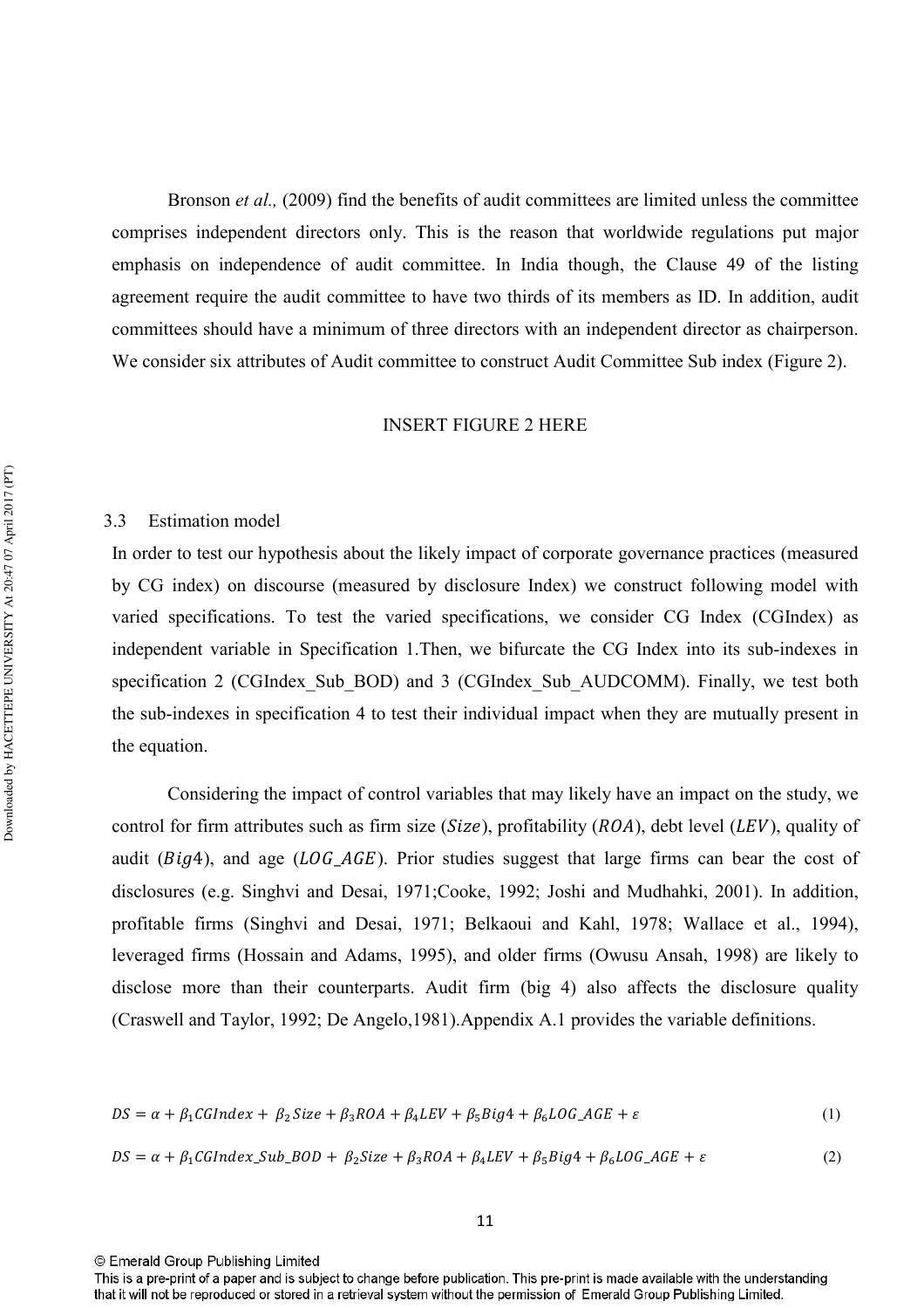$DS = \alpha + \beta_1 GIndex\_Sub\_AUDCOMM + \beta_2 Size + \beta_3 ROA + \beta_4 LEV + \beta_5 Big4 + \beta_6 LOG\_AGE + \varepsilon$  (3)

 $DS = \alpha + \beta_1 CGIndex\_Sub\_BOD + \beta_2 CGIndex\_Sub\_AUDCOMM + \beta_3 Size + \beta_4 ROA + \beta_5 LEV + \beta_6 Big4 +$  $\beta_7 LOG\_AGE + \varepsilon$  (4)

#### 4 Results and Discussion

#### 4.1 Descriptive statistics

The level of compliance of each firm is shown by the disclosure score based on 171 items from 29 mandatory AS in table 2. Predominantly one-third companies have complied with the majority of stipulated standards. However, 25% of the sample companies still fall below the satisfactory compliance level with scores ranging from 41 to 60%.

#### INSERT TABLE 2 HERE

Table 3 presents the descriptive statistics for the study. We observe that mean disclosure score is 79.92% with a range from 47% to 100%.CG Index (65.31%) and BOD sub index (66.43%) almost have similar means with high mean compliance shown by audit sub index (75%).Our sample has high variability in terms of other firm characteristics such as size, age, leverage, and profitability.

 The result in table 4 suggests statistically significant correlation between disclosure score and CG Index at 1% level. Individual CG sub-indexes are also significant at 5% level. Due to high correlation among cg sub-indexes, we tested for multicollinearity among the variables. However, maximum VIF score amongst all the models was 2.33, which is within the permissible range (Myers, 1990).

#### INSERT TABLE 3 HERE

#### INSERT TABLE 4 HERE

This is a pre-print of a paper and is subject to change before publication. This pre-print is made available with the understanding that it will not be reproduced or stored in a retrieval system without the permission of Emerald Group Publishing Limited.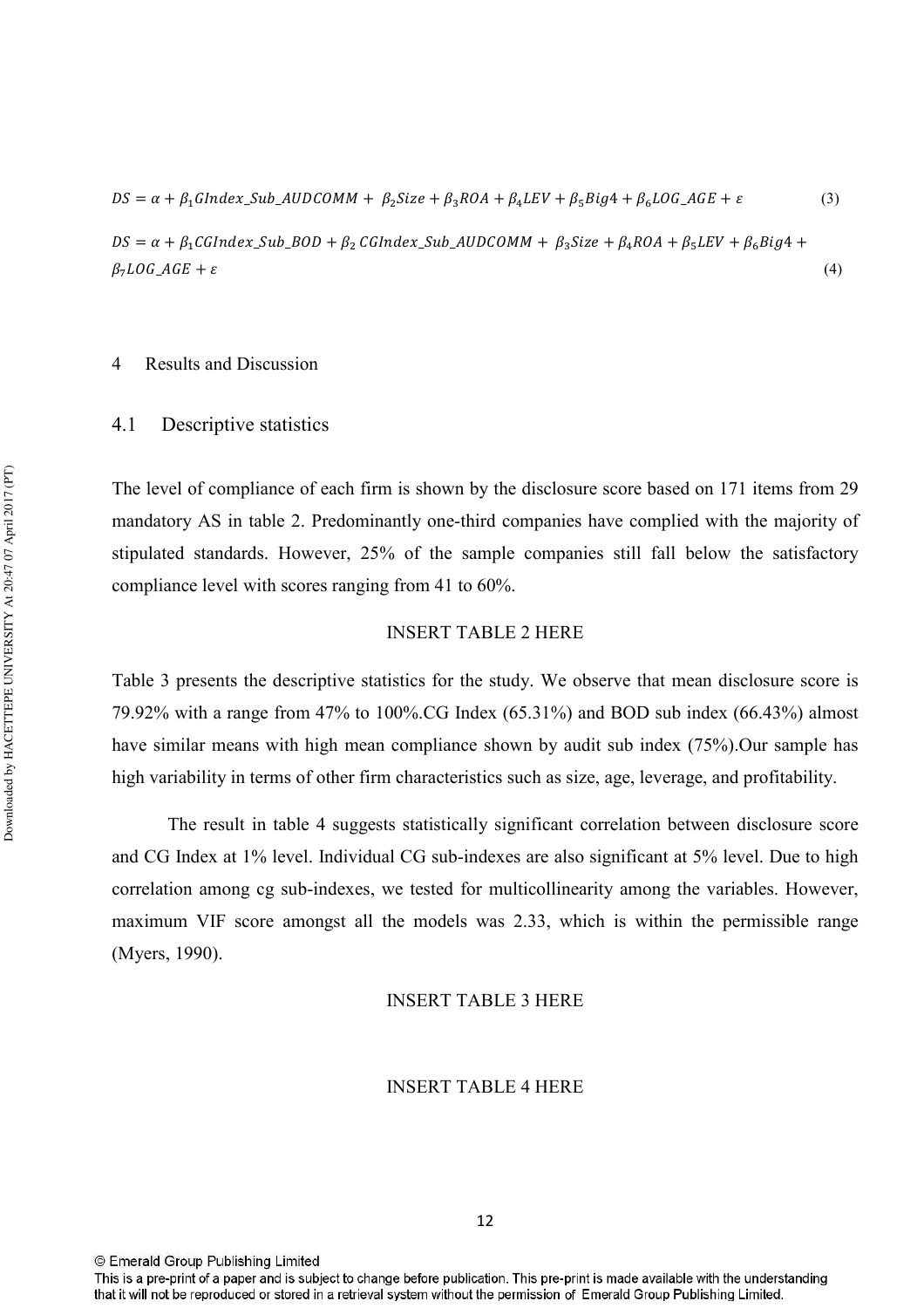#### 4.2 Regression Results

Table 5 includes the results of the regression of corporate governance practices on financial disclosure of Indian firms. Corporate governance is significant with a positive coefficient ( $\beta$  = 0.00475, t-stat  $= 3.04$ ) in Model 1. This confirms the expected positive relationship between financial disclosures and corporate governance practices followed by the Indian firms.The result indicates that one percent increase in governance practices will lead to 0.004% increase in disclosure among Indian firms.

In addition, the corporate governance measured by individual sub-indexes are also significant with positive coefficient – board structure sub index ( $\beta$  = 0.00281, t-stat = 1.99) and audit sub index ( $\beta$  = 0.00243, t-stat = 2.41) in model 2 and 3 respectively. The results are in agreement with the prior studies, which provide evidence that boards reduce the dominance of CEO (Forbes and Milliken, 1999; Goodstein *et al.*, 1994) encouraging disclosures for stakeholders. Audit sub index results indicate the effectiveness of internal control and monitoring role. Their role to ensure the reliability of financial statements increases financial disclosures. These findings are consistent with DeFond and Jiambalvo (1994) who suggests that audit committee existence prevents overstatement of accounting errors. They further play a role of mediator between management and external auditors since these two parties may have legitimate differences of opinion in the application of accounting standards (Klein, 2002).

In model 4, where both the sub-indices are present in the same model, significance of BOD reduces (β = 0.00255, t-stat = 1.82). However, audit sub index retains the similar significance ((β = 0.00228, t-stat  $= 2.27$ ). This indicates that audit sub index has greater relevance for firms and encourage them towards transparent and reliable financial statements.

#### INSERT TABLE 5 HERE

## 5 Conclusion

<sup>©</sup> Emerald Group Publishing Limited

This is a pre-print of a paper and is subject to change before publication. This pre-print is made available with the understanding that it will not be reproduced or stored in a retrieval system without the permission of Emerald Group Publishing Limited.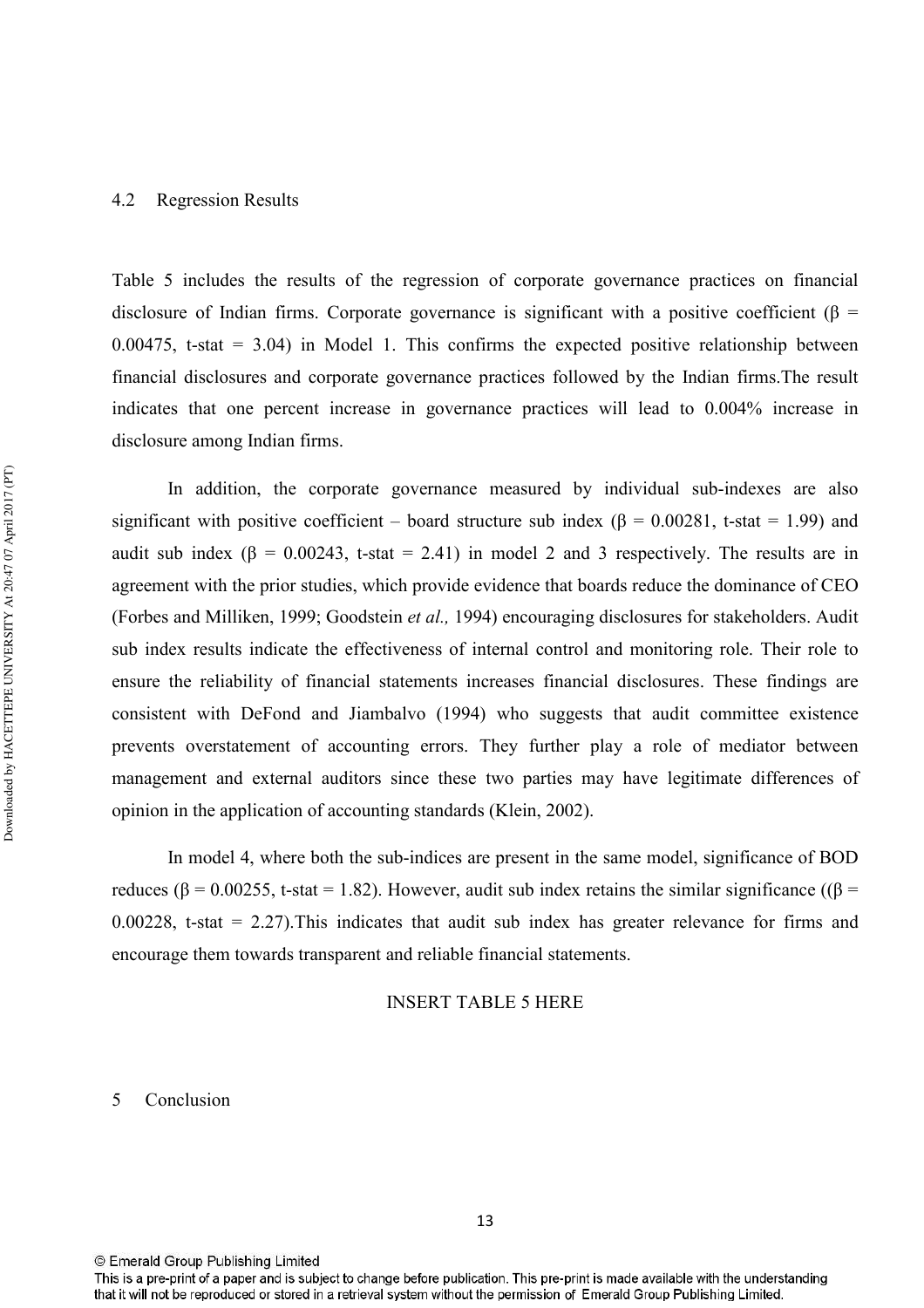Considering the importance of disclosures and effective corporate governance in increasing investors' confidence and bringing accountability to the stakeholders, the study aims at identifying likely impact of better corporate governance practices on financial disclosure of Indian firms. In line with the existing studies, our results support the agency and the resource dependency perspective. Our result validates the existing role of boards in monitoring and hence improving the relation between shareholders and managers (Hillman and Dalziel, 2003). Similarly, our findings of board structures on disclosures suggest that board members contribute to the board dynamics by bringing varied knowledge, experience, and expertise (Hillman et al., 2000; Palmer and Barber, 2001).Audit committee ensures better disclosure and equip firms to present reliable and robust financial statements. Thus, our study builds a case for firms to enhance their governance standards for quality financial disclosures.

 In addition, we extend the literature by introducing the missing link of disclosure while measuring the direct economic impact of governance practices. This introduction of this gap variable – disclosure is measured by an exhaustive list of disclosures to overcome the measurement error.

 Finally, our study provides useful insights for policy makers and regulators. The findings may provide feedback to the regulators on the effectiveness of the present regulations. In addition, the findings, suggest the influence of governance practices on disclosure, might help in the formulation of appropriate policies about board structure and audit function. The study also calls upon the investors to emphasize on governance quality of the investing firms.

#### 5.1 References

Abbott, L. J. and Parker, S. (2000), "Audit committee characteristics and auditor selection", Auditing: A Journal of Practice & Theory, Vol. 19 No. 2, pp. 47-66.

Abbott, L.J., Parker, S. and Peters, G.F. (2004), "Audit Committee Characteristics and Restatements", *Auditing: A Journal of Practice & Theory*, Vol. 23 No. 1, pp. 69-87.

Adams, R. (2003), "What do Boards do? Evidence from Board Committee and Director Compensation data", Working Paper, University of Queensland.

14

<sup>©</sup> Emerald Group Publishing Limited

This is a pre-print of a paper and is subject to change before publication. This pre-print is made available with the understanding that it will not be reproduced or stored in a retrieval system without the permission of Emerald Group Publishing Limited.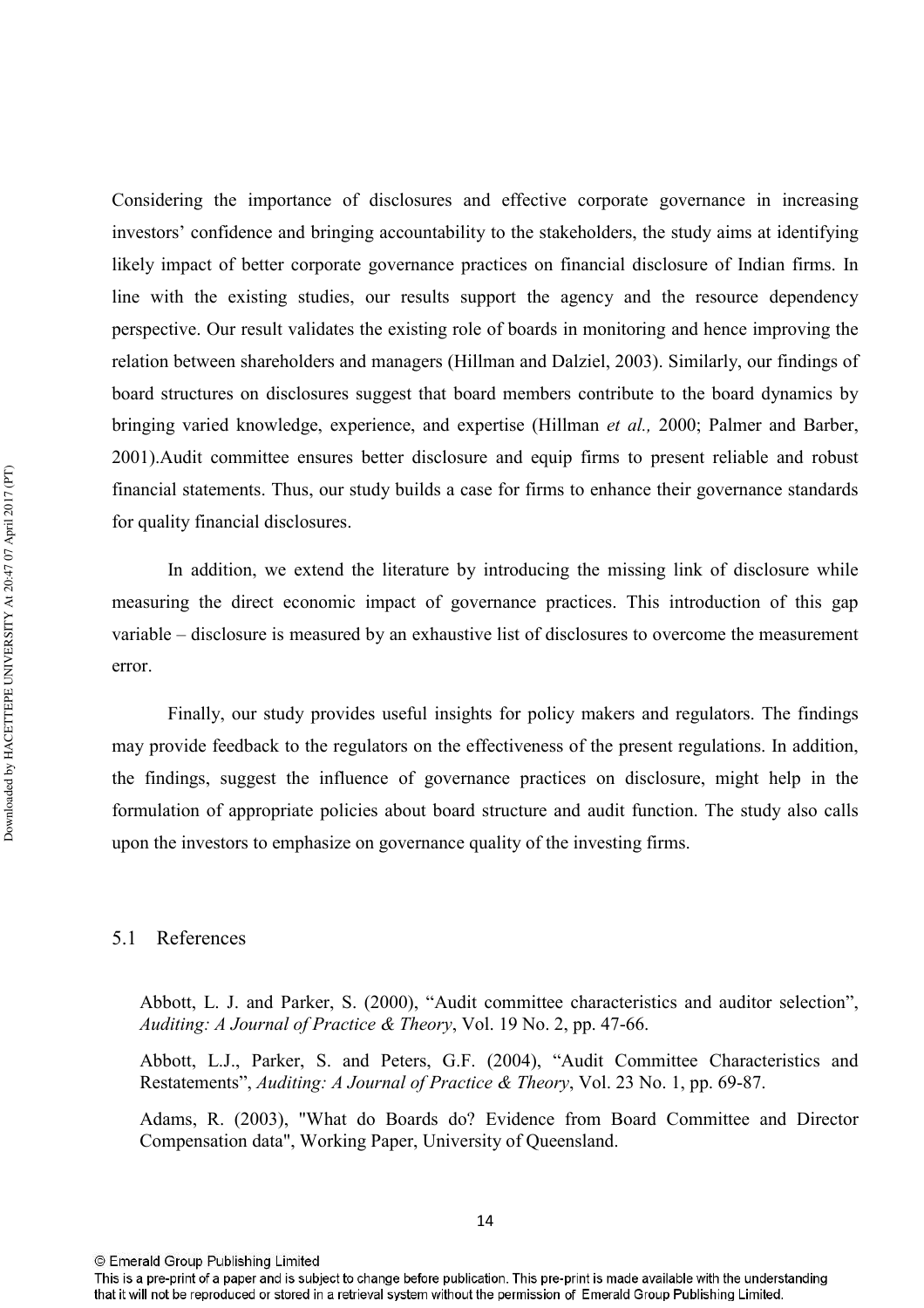American Law Institute (1992), Principles of Corporate Governance: Analysis and Recommendations.

Anderson, R.C., Mansi, S.A. and Reeb, D.M. (2004), "Board characteristics, accounting report integrity, and the cost of debt", *Journal of Accounting and Economics*, Vol. 37 No. 3, pp. 315– 342.

Apostolos, K. A. and Konstantinos, A. N. (2009), "Voluntary accounting disclosure and corporate governance: evidence from Greek listed firms", International Journal of Accounting *and Finance*, Vol. 1 No. 4, pp. 395 – 414.

Baliga, B.R., Moyer, R.C. and Rao, R.S. (1996), "CEO Duality and Firm Performance: What's the Fuss?" *Strategic Management Journal*, Vol.17 No.1, pp. 41–53.

Beasley, M. (1996), "An empirical analysis of relationship between board of director composition and financial statement fraud", *The Accounting Review*, Vol. 71 No.4, pp. 443-465.

Belkaoui A. and Kahl, A. (1978), "Corporate Financial Disclosures in Canada", Research Monograph No. 1, Canadian Certified General Accountants Association, Vancouver.

Bhagat, S. and Bolton, B. (2008), "Corporate governance and Firm Performance", *Journal of Corporate Finance, Vol. 14 No. 3, pp. 257-273.* 

Black, B. (2000),"Does Corporate Governance Matter? A Crude Test Using Russian Data" University of Pennsylvania Law Review, Vol. 149, pp.21-31.

Black, B., Cheffins, B. and Klausner, M. (2006), "Outside director liability". *Stanford Law Review, Vol.* 58 No. 4, pp.1055-1159.

Brickley, J.A., Coles, J.L. and Terry, R.L. (1994), "Outside directors and the adoption of poison pills", *Journal of Financial Economics*, Vol.35 No. 3, pp.371-390.

Brown, L.D. and Caylor, M.L. (2004),"Corporate Governance and Firm Performance", Georgia State University working paper.

Bronson, S.N., Carcello, J.V., Hollingsworth, C.W. and Neal, T.L. (2009), "Are fully independent audit committees really necessary?" , Journal of Accounting and Public Policy, Vol. 28 No. 4, pp. 265-280.

Carter, D.A., D'Souza, F., Simkins, B.J. and Simpson, W.G. (2010), "The gender and ethnic diversity of US boards and board committees and firm financial performance". Corporate Governance: An International Review, Vol. 18 No. 5, pp.396-414.

Charles, C.J. and Jaggi, B. L. (1998), "The Association between independent nonexecutive directors, family", *Journal of Accounting and Public Policy*, Vol. 19 No. 4-5, pp. 285-310.

Choi, F. D. S. (1973), "Financial disclosure and entry to European Markets", *Journal of Accounting Research, Vol. 11 No. 2, pp. 159-175.* 

<sup>©</sup> Emerald Group Publishing Limited

This is a pre-print of a paper and is subject to change before publication. This pre-print is made available with the understanding that it will not be reproduced or stored in a retrieval system without the permission of Emerald Group Publishing Limited.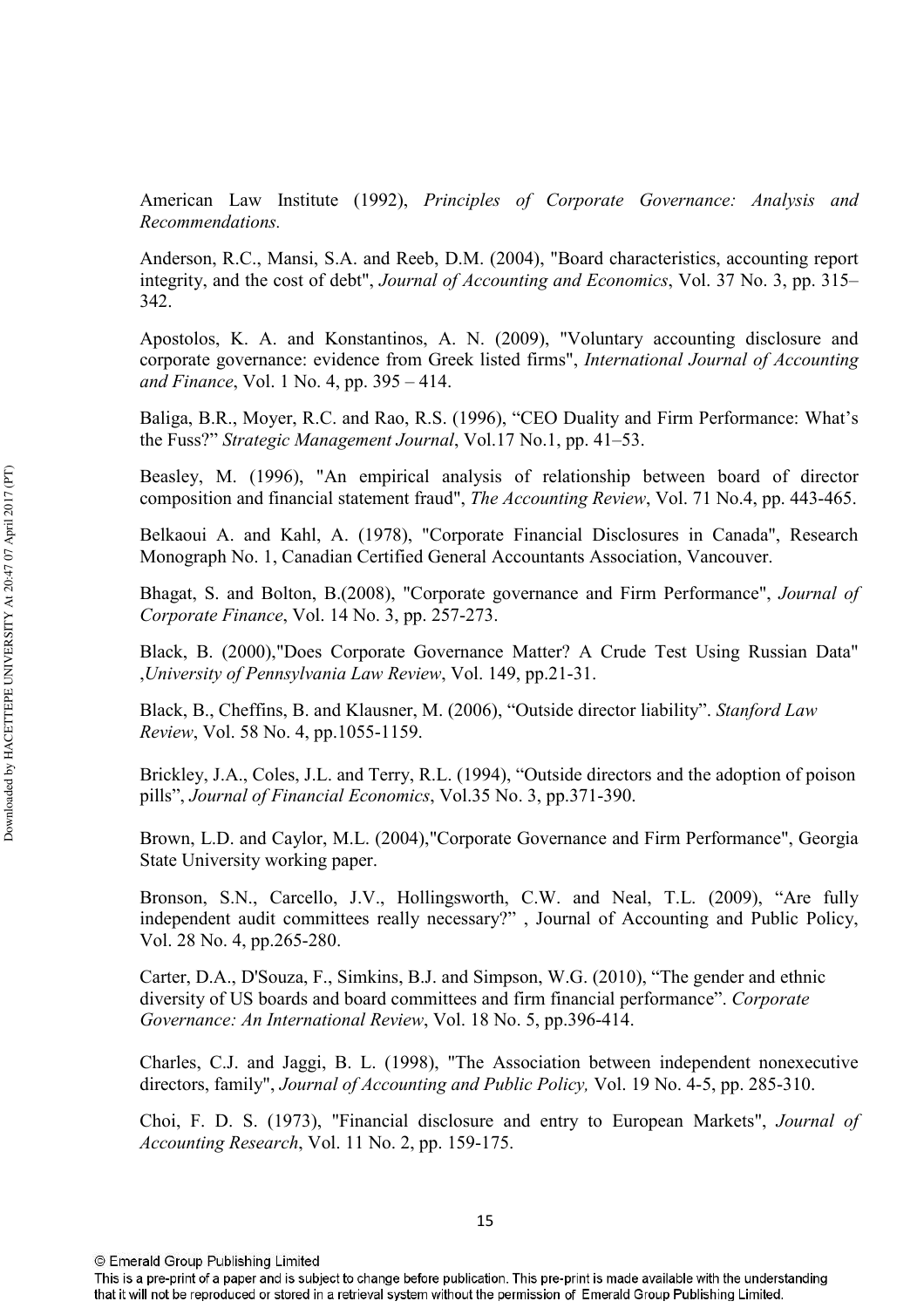Cooke, T E. (1992), "The Impact of Size, Stock Market Listing and Industry Type on the Disclosure in the Annual Reports of Japanese Listed Corporations", *Accounting and Business Research*, Vol. 22 No. 87, pp. 229-237.

Coles, J. W., McWilliams, V. B. and Sen, N. (2001), "An examination of the relationship of governance mechanisms to performance", *Journal of Management*, Vol. 27 No.1, pp.23–50.

Conyon, M. J. and Peck, S.I. (1998), "Board Control, Remuneration Committees, and Top Management Compensation", Academy of Management Journal, Vol.41 No. 2, pp. 146–157.

Craswell, A.T. and Taylor, S.L. (1992), "Discretionary Disclosure of Reserves by Oil and Gas Companies: An Economic Analysis", Journal of Business Finance and Accounting, Vol. 19 No. 2, pp.295-308.

De Angelo, L. (1981), "Auditor size and audit quality", *Journal of Accounting and Economics*, Vol.3 No.3, pp. 183-199.

De Jong, A., De Jong, D.V., Mertens, G. and Wasley, C.E. (2005), "The role of self-regulation in corporate governance: evidence and implications from the Netherlands", *Journal of Corporate Finance*, Vol.11 No.3, pp.473–503.

Dechow, P.M., Sloan, R.G. and Sweeney, A.P. (1996), "Causes and Consequences of Earnings Manipulation: An Analysis of Firms Subject to Enforcement Actions by the SEC". Contemporary Accounting Research, Vol. 13 No.1, pp. 1-36.

DeFond, M.L. and Jiambalvo, J. (1994), "Debt Covenant Violation and Manipulation of Accruals", Journal of Accounting and Economics, Vol. 17 No.1-2, pp. 145-176.

Deli, D. N., and Gillan, S.L. (2000), "On the Demand for Independent and Active Audit Committees", *Journal of Corporate Finance*, Vol.6 No.4, pp. 427–445.

Dhaliwal, D., Naiker, V., Navissi, F., (2010), "The association between accruals quality and the characteristics of accounting experts and mix of expertise on audit committees", *Contemporary Accounting Research, Vol 27 No. 3, pp. 787–827.* 

Diamond, D. W., and Verrecchia, R. E.. (1991), "Disclosure, Liquidity, and the Cost of Capital", *The Journal of Finance*, Vol. 46 No. 4, pp.1325–1359.

Eisenberg, M.A. (1976), The Structure of the Corporation: A Legal Analysis, Beard Books, Boston and Toronto: Little, Brown and Company.

Erhardt, N. L., Werbel, J., and Sharder, C. B. (2003), "Board of director diversity and firm financial performance", Corporate Governance: An International Perspective, Vol. 11 No. 2, pp. 102–111.

Fama, E., and Jensen, M. C. (1983), "Separation of ownership and Control", *Journal of Law* and *Economics*, Vol. 26 No. 2, pp.301–325.

This is a pre-print of a paper and is subject to change before publication. This pre-print is made available with the understanding that it will not be reproduced or stored in a retrieval system without the permission of Emerald Group Publishing Limited.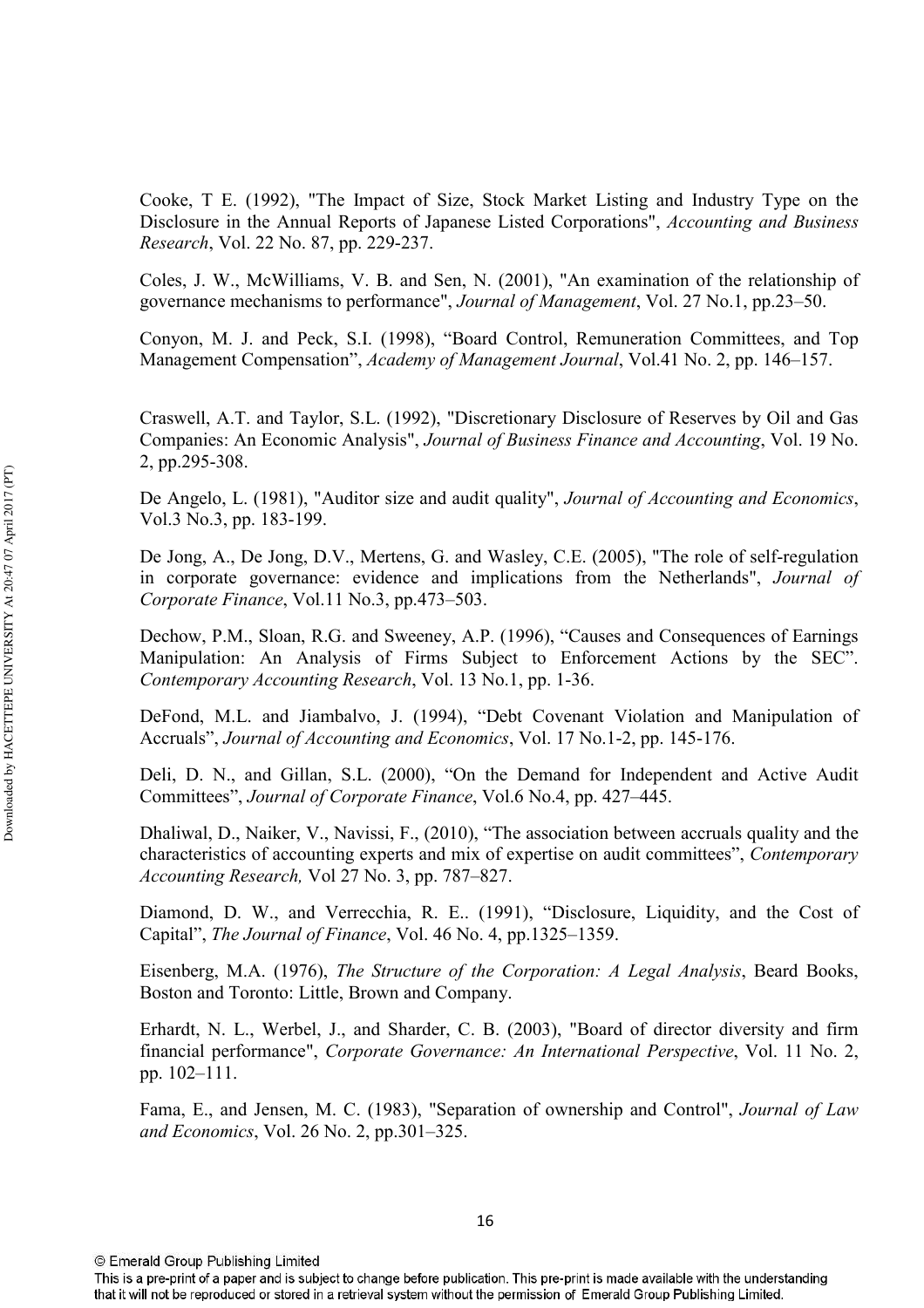Fathi, J. (2013), "Corporate governance system and quality of financial information", Mediterranean Journal of Social Sciences, Vol. 4 No. 2, pp.129-142.

Forbes, D. P. and Milliken, F. (1999), "Cognition and corporate governance: Understanding board of directors as strategic decision: Making groups", Academy of Management Review, Vol. 24 No.3, pp.489-505.

Forker, J. J. (1992), "Corporate governance and disclosure quality", *Accounting and Business Research*, Vol. 22 No. 86, pp.111-124.

Lara, J.M.G., Osma, B.G. and Penalva, F. (2009), "Accounting conservatism and corporate governance", *Review of Accounting Studies*, Vol. 14 No. 1, pp.161–201.

Ghazali Nazil A. Mohd , (2008), "Voluntary disclosure in Malaysian corporate annual reports: views of stakeholders", *Social Responsibility Journal*, Vol. 4 No. 4, pp.504 – 516.

Ghosh, S. (2006), "Do Board Characteristics Affect Corporate Performance? FirmLevel Evidence for India", *Applied Economics Letters*, Vol.13 No.7, pp. 435–443.

Goodstein, J., Gautam, K., and Boeker, W. (1994), "The effects of board size and diversity on strategic change", *Strategic Management Journal*, Vol. 15 No.3, pp. 241-250.

Haggard, K. S., Martin, X., and Pereira, R.. (2008), "Does Voluntary Disclosure Improve Stock Price Informativeness?" *Financial Management*, Vol. 37 No. 4, pp. 747–768.

Harris, M., Raviv, A.(2008), "A Theory of Board Control and Size", *Review of Financial Studies*, Vol. 21 No. 4, pp. 1797–1832.

Healy, Paul M. and Palepu, Krishna G. (2001), "Information asymmetry, corporate disclosure, and the capital markets: A review of the empirical disclosure literature", *Journal of Accounting* and Economics, Vol. 31 No.1-3, pp.405-440.

Hermalin, B.E. and Weisbach, M.S. (1998),"Endogenously Chosen Boards of Directors and Their Monitoring of the CEO", *The American Economic Review*, Vol. 88 No.1, pp. 96–118.

Hillman, A.J., Cannella, A.A. Jr., and Paetzold, R.L. (2000), "The resource dependence role of corporate directors: Strategic adaptation of board composition in response to environmental change", Journal of Management Studies, Vol. 37 No. 2, pp. 235-256.

Hillman, A. J., and Dalziel, T. (2003), "Boards of directors and firm performance: Integrating agency and resource dependence perspectives", Academy of Management Review, Vol. 28 No.3, pp. 383-396.

Ho, C.K. (2005), "Corporate Governance and Corporate Competitiveness: an international analysis," Corporate Governance: An International Review, Vol. 13, No. 2, pp. 211–253.

Holthausen R. W. (2009), Accounting Standards, Financial Reporting Outcomes and Enforcement", Journal of Accounting Research, Vol. 47 No. 2, pp. 447 - 458.

Hossain, M., and Adams, M. (1995), "Voluntary Financial Disclosure by Australian Listed Companies", *Australian Accounting Review*, Vol. 5 No. 10, pp.45-55.

<sup>©</sup> Emerald Group Publishing Limited

This is a pre-print of a paper and is subject to change before publication. This pre-print is made available with the understanding that it will not be reproduced or stored in a retrieval system without the permission of Emerald Group Publishing Limited.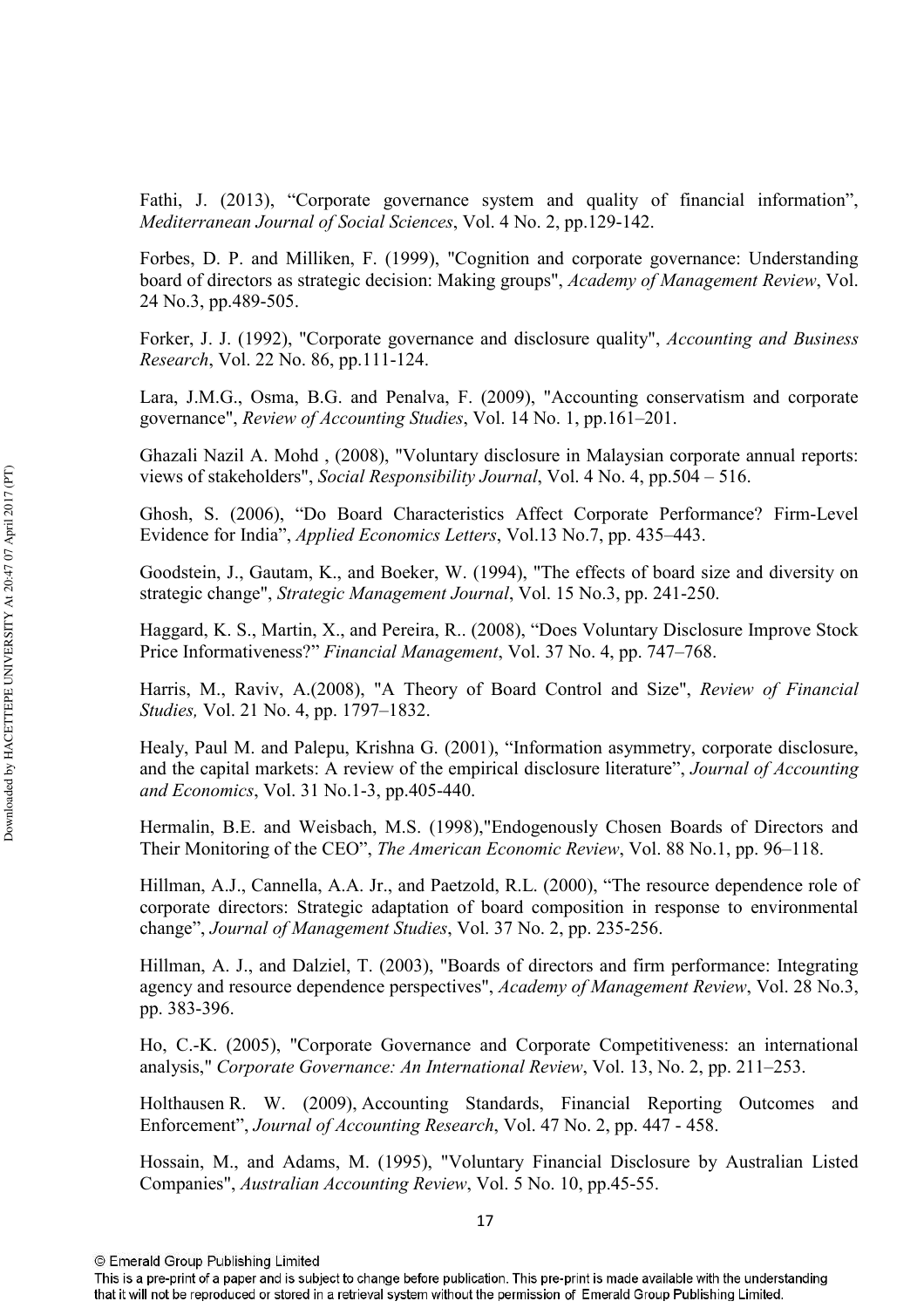Hutchinson, M. and Gul, F.A. (2004),"Investment opportunity set, corporate governance practices and firm performance", *Journal of Corporate Finance*, Vol. 10, No.4, pp. 595–614.

Jackling, B., and Johl, S. (2009), "Board structure and firm performance: Evidence from India's top companies", Corporate Governance: An International Review, Vol. 17 No. 4, pp. 492–509.

Jensen, M. (1986), "Agency costs of free cash flow, corporate finance, and takeovers", *American Economic Review, Vol. 76 No.2, pp. 323–329.* 

Joshi, L., and Mudhahki, J. (2001), "Empirical Study of Compliance with International Accounting Standards (IAS-1) by Sock Exchange Listed Companies in Bahrain", *Journal of Financial Management and Analysis, Vol. 14 No. 2. pp. 43-54.* 

Karamanou, I. and Vafeas N. (2005), "The Association between Corporate Boards, Audit Committees, and Management Earnings Forecasts: An Empirical Analysis", *Accounting research*, Vol. 43 No. 3, pp. 453–486.

Karim, A.K.M.W. (1996), "The association between corporate attributes and the extent of corporate disclosure", Journal of Business Studies, Vol. 17 No. 2, pp. 89–124.

Khanna, T. and Palepu, K. G. (2004), "Globalization and convergence in corporate governance: evidence from Infosys and the Indian software industry", *Journal of International Business Studies*, Vol. 35 No. 6, pp.484–507.

Klein, A. (2002), "Audit Committee, Board of Director Characteristics, and Earnings Management", *Journal of Accounting and Economics*, Vol. 33 No. 3, pp. 375–400.

Kriplani, M. (2009), "Corporate India's governance crisis", Business Week, 2 February, pp. 78-79.

Kumar, P. and Sivaramakrishnan, K. (2008), "Who Monitors the Monitor? The Effect of Board Independence on Executive Compensation and Firm Value", *Review of Financial Studies*, Vol. 21 No. 3, pp. 1371–1401.

La Porta, R., Lopez-de-Silanes, F., Shleifer, A., and Vishny, R. (2000), "Investor protection and corporate governance", *Journal of Financial Economics*, Vol.58 No. 1-2, pp.3–27.

Lang M. and Lundholm R. (2000), "Voluntary Disclosure and Equity Offerings: Reducing Information Asymmetry or Hyping the Stock?", *Contemporary Accounting Research*, Vol. 17 No. 4, pp. 623–669.

Leftwich, R., Watts, R., and Zimmerman, J. (1981), "Voluntary corporate disclosure: the case of interim reporting", *Journal of Accounting Research*, Vol. 19, pp. 50–77.

Leuz, C., Nanda, D., and Wysocki, P. (2003), "Earnings management", *Journal of Financial Economics*, Vol. 69 No. 3, pp.505–527.

Lipton, Martin and Lorsch, J. W. (1992), "A modest proposal for improved corporated governance", *Business Lawyer*, Vol. 48 No.1, pp. 59-77.

<sup>©</sup> Emerald Group Publishing Limited

This is a pre-print of a paper and is subject to change before publication. This pre-print is made available with the understanding that it will not be reproduced or stored in a retrieval system without the permission of Emerald Group Publishing Limited.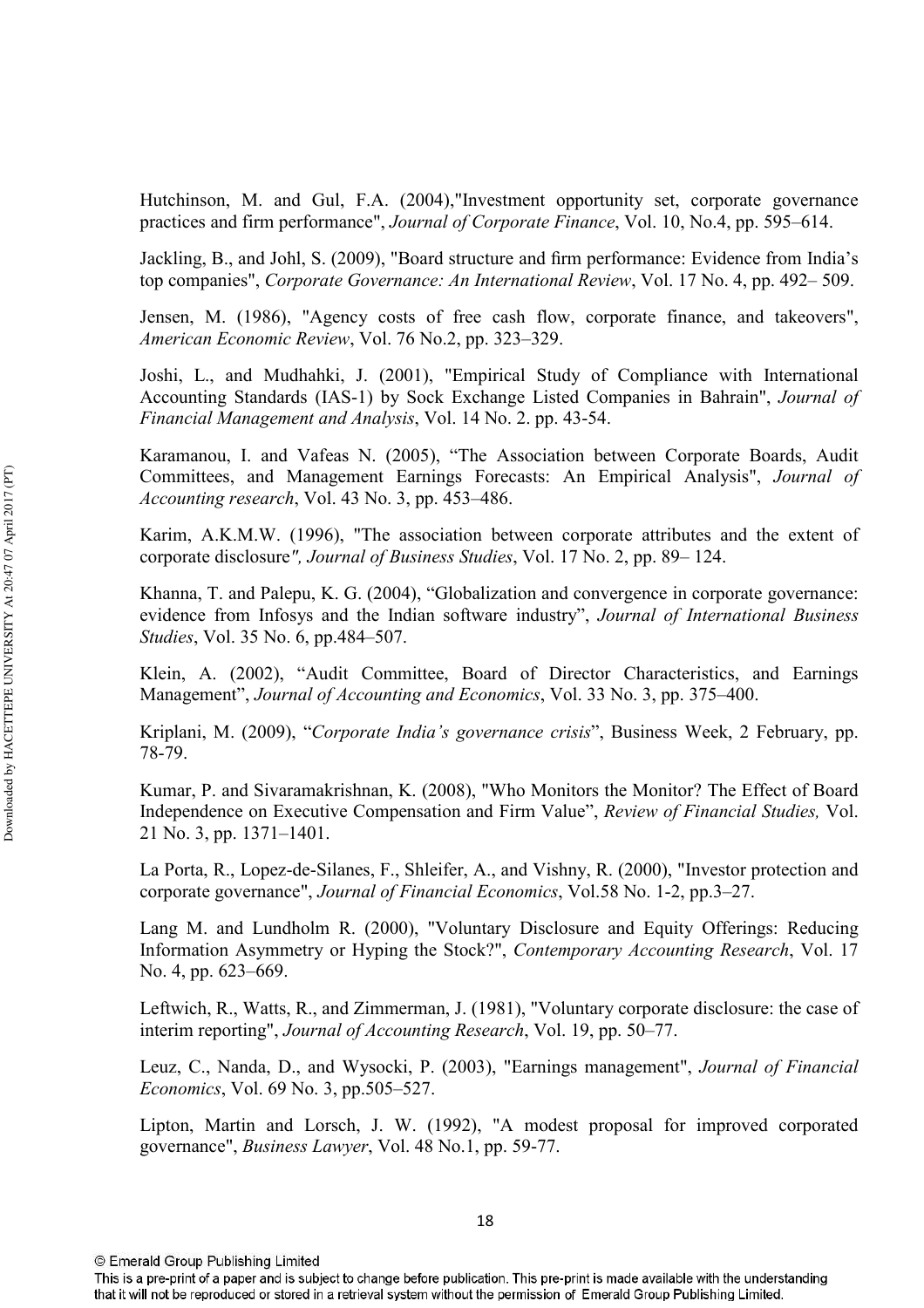McKinnon, J.L. and Dalimunthe, L. (1993), "Voluntary disclosure of segment information by Australian diversified companies", *Accounting and Finance*, Vol. 33 No. 1, pp. 33-50.

McMullen, D.A., and Raghunandan, K. (1996), "Enhancing audit committee effectiveness". Journal of Accountancy, Vol. 182 No.2, 79–81.

Menon, K., and Williams, J. (1994), "The use of Audit Committee for monitoring",  Accounting and Public Policy, Vol. 13 No. 2, pp.121-139.

Myers, R. H. (1990), *Classical and modern regression with applications*, Boston:PWS-Kent.

Narayanaswamy, R., Raghunandan, K., and Rama, D. V. (2012), "Corporate governance in the Indian context". *Accounting Horizons, Vol. 26* No. 3, 583-599.

Naresh Chandra Committee Report (2002), Report of the Committee on Corporate Audit and Governance, D.C.A., Govt. of India.

Owusu Ansah, S. (1998), "The Impact of Corporate Attributes on the Extent of Mandatory Disclosure and Reporting by Listed Companies in Zimbabwe", The International Journal of *Accounting*, Vol. 33 No. 5, pp. 605-631.

Palmer, D., and Barber, B. M. (2001), "Challengers, elites, and owning families: A social class theory of corporate acquisitions in the 1960s." *Administrative Science Quarterly*, Vol. 46 No. 1, pp. 87-120.

Pearce, J., and Zahra, S. (1992), "Board composition from a strategic contingency perspective", Journal of Management Studies, Vol. 29 No. 4, pp.411–438.

Peasnell, K V., Pope P F, Young S. (2005), "Board monitoring and earnings management: Do outside directors influence abnormal accruals?", Journal of Business Finance & Accounting, Vol .32 No. 7-8, pp. 1311-1346.

Pfeffer, J. (1972), "Size and composition of corporate boards of director", *Administrative Science Quarterly, Vol. 17 No. 2, pp.218-229.* 

Pincus, K., M. Rusbarsky, and J. Wong, (1989), "Voluntary formation of corporate audit committees among NASDAQ firms", Journal of Accounting and Public Policy, Vol. 8 No. 4, pp. 239-265.

Pugliese, A., Bezemer, P.J., Zattoni, A., Huse, M., Van den Bosch, F.A.J. and Volberda H.W. (2009), "Boards of directors' contribution to strategy: A literature review and research agenda", Corporate Governance: An International Review, Vol. 17 No. 3, pp. 292 - 306.

Rajagopalan, N., and Zhang, Y. (2009), "Recurring Failures in Corporate Governance: A Global Disease", *Business Horizons*, Vol. 52 No.6, pp.545-552.

Rechner, Paula L., and Dalton R. D.(1991), "CEO Duality and Organizational Performance: A Longitudinal Analysis", Strategic Management Journal, Vol. 12 No. 2,pp. 155–160.

Rosenstein, S. and Wyatt, J.G. (1990), "Outside directors, board independence, and shareholder wealth", Journal of Financial Economics, Vol. 26, No. 2, pp. 175–191.

<sup>©</sup> Emerald Group Publishing Limited

This is a pre-print of a paper and is subject to change before publication. This pre-print is made available with the understanding that it will not be reproduced or stored in a retrieval system without the permission of Emerald Group Publishing Limited.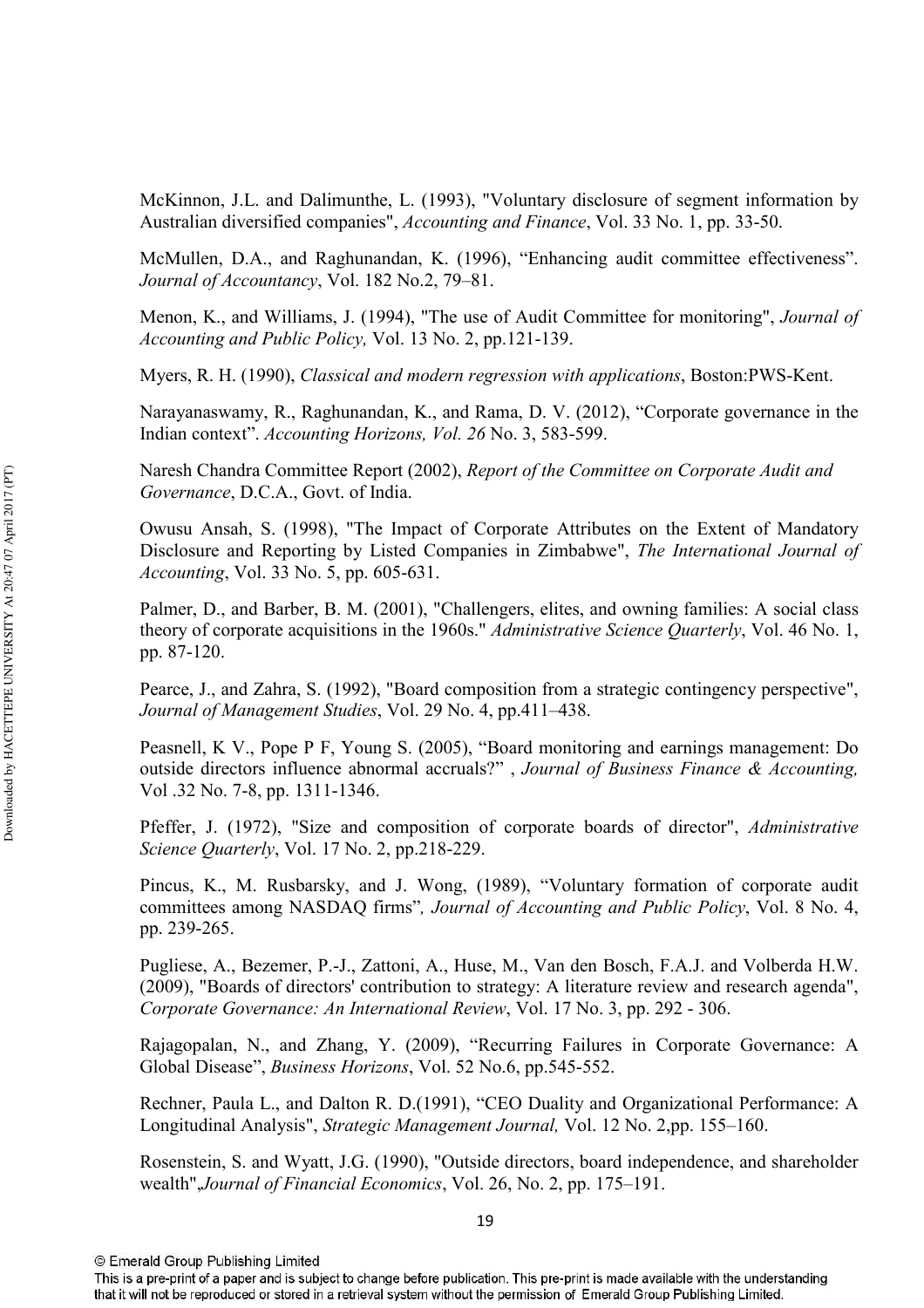Rosenstein, S. and Wyatt, J.G. (1997),"Inside directors, board effectiveness, and shareholder wealth", Journal of Financial Economics, Vol. 44 No. 2, pp. 229–250.

Security and Exchange Board of India (SEBI). (2000b). "Clause 49 Regulations, Circular No. SMDRP/POLICY/CIR-10/2000 DATED February 21, 2000", SEBI. Available online at http://www.sebi.gov.in.

SEBI (2004). "Clause 49 Regulations, Circular No. SEBI/CFD/DIL/CG/1/2004/12/10 October 29, 2004", Security and Exchange Board of India, Available online at http://www.sebi.gov.in.

Scott W R, (2014), *Financial Accounting Theory*, Toronto, Canada, Prentice Hall.

Shivdasani, A. and Yermack, D. (1999), "CEO Involvement in the Selection of New Board Members: An Empirical Analysis", *The Journal of Finance*, Vol. 54 No.5, pp. 1829–1853.

Singhvi, S.S. and Desai, H.B. (1971),"An Empirical Analysis of the Quality of Corporate Financial Disclosure", *The Accounting Review*, Vol. 46 No.1, pp.129-138.

 Transparency International (2015), http://www.transparency.org/country/#IND. Accessed 10 July 2015.

Van den Berghe, L. A. Levrau, A. (2004), "Evaluating Boards of Directors: what constitutes a good corporate board?" *Corporate Governance: an international review*, Vol. 12 No. 4, pp. 461478.

Varma, J. (1997), "Corporate Governance in India: Disciplining the dominant shareholder", *IIMB Management Review*, Vol. 9 No. 4, pp.5-18.

Vishwanath, T., and Kaufmann, D. (2001), "Toward transparency: new approaches and their application to financial markets", *The World Bank Research Observer*, Vol. 16 No.1, pp.41-57.

Wallace, W.A. (2004), "The economic role of the audit in free and regulated markets: A look back and a look forward", *Research in Accounting Regulation*, Vol.17, pp.267-298.

Wallace R S O, Naser K and Mora A. (1994), "Relationship between the Comprehensiveness of Corporate Annual Reports and Firm Characteristics in Spain", Accounting and Business *Research*, Vol. 25 No. 97, pp. 41-53.

Weir, C., and Laing, D. (2000), "The performance-governance relationship: The effects of Cadbury compliance on UK quoted companies", Journal of Management and Governance, Vol. 4 No. 4, pp.265–281.

Weir, C., Laing, D. and McKnight, P. (2002), "Internal and external governance mechanisms: Their impact on the performance of large UK public companies" *Journal of Business Finance* and *Accounting*, Vol. 29 No.5-6, pp.579–611.

White, J.W. and P. Ingrassia, (1992), "Board Ousts Managers at GM; Takes Control of Crucial Committee", *The Wall Street Journal*, April 7, pp. A1 -8.

This is a pre-print of a paper and is subject to change before publication. This pre-print is made available with the understanding that it will not be reproduced or stored in a retrieval system without the permission of Emerald Group Publishing Limited.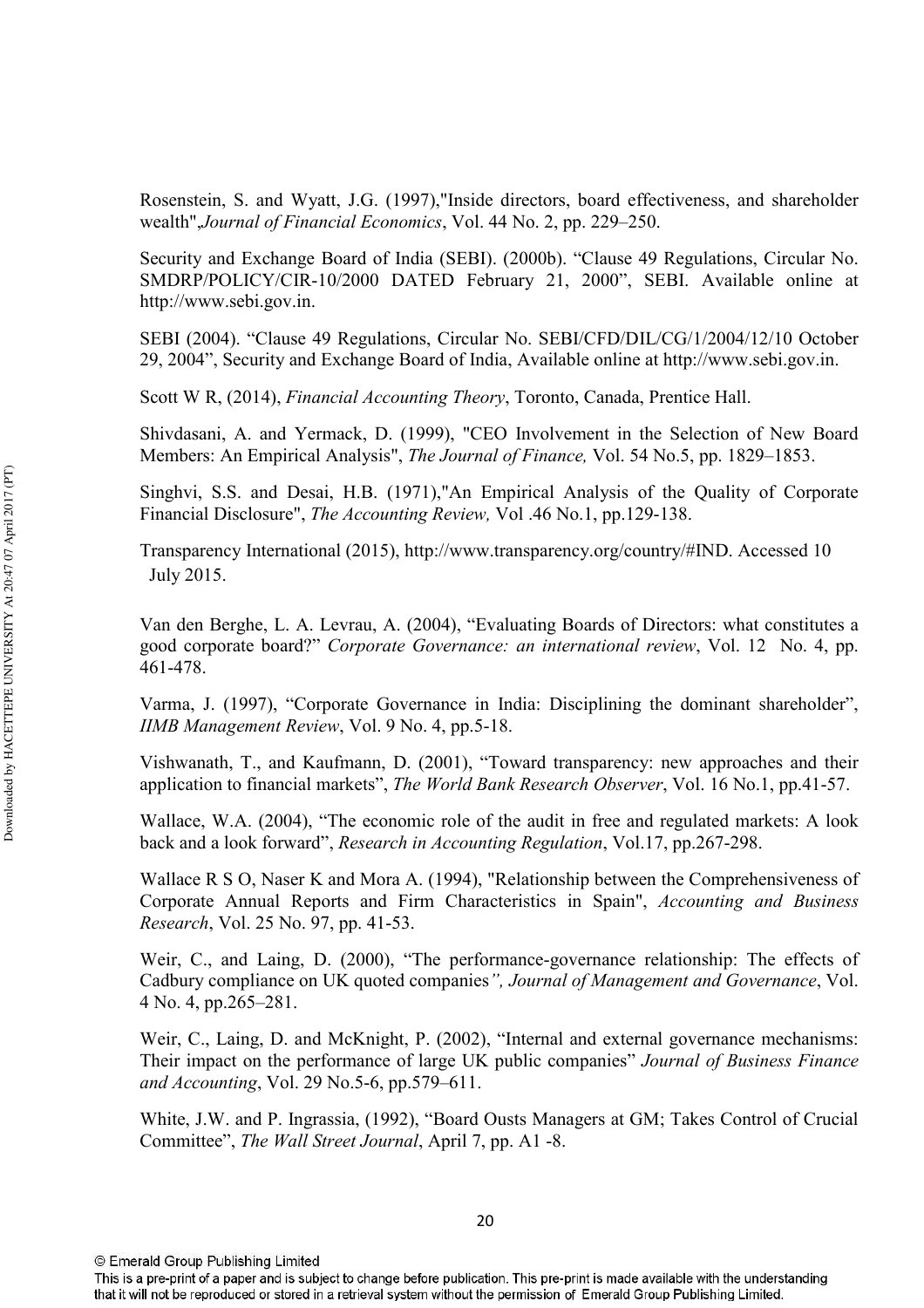Williamson, O. E. (1964), The Economics of Discretionary Behavior: Managerial Objectives in a Theory of the Firm, Prentice-Hall, Englewood Cliffs. NJ.

Williamson, O.E. (1981),"The Economics of Organization: The Transaction Cost Approach", *American Journal of Sociology, Vol. 87 No.3, pp. 548–577.* 

Williamson, Oliver E. (1983), "Credible Commitments: Using Hostages to Support Exchange", *American Economic Review, Vol.73 No. 4, pp. 519–540.* 

 World Bank (2015), http://www.worldbank.org/en/country/india/overview. Accessed 20 May 2015.

Yermack, D. (1996), "Higher market valuation of companies with a small board of directors", Journal of Financial Economics, Vol. 40 No.2, pp. 185–211.

Zahra, S.A. and Pearce, J.A. (1989), "Boards of Directors and Corporate Financial Performance: A Review and Integrative Model", *Journal of Management*, Vol. 15 No.2, pp. 291–334.

This is a pre-print of a paper and is subject to change before publication. This pre-print is made available with the understanding that it will not be reproduced or stored in a retrieval system without the permission of Emerald Group Publishing Limited.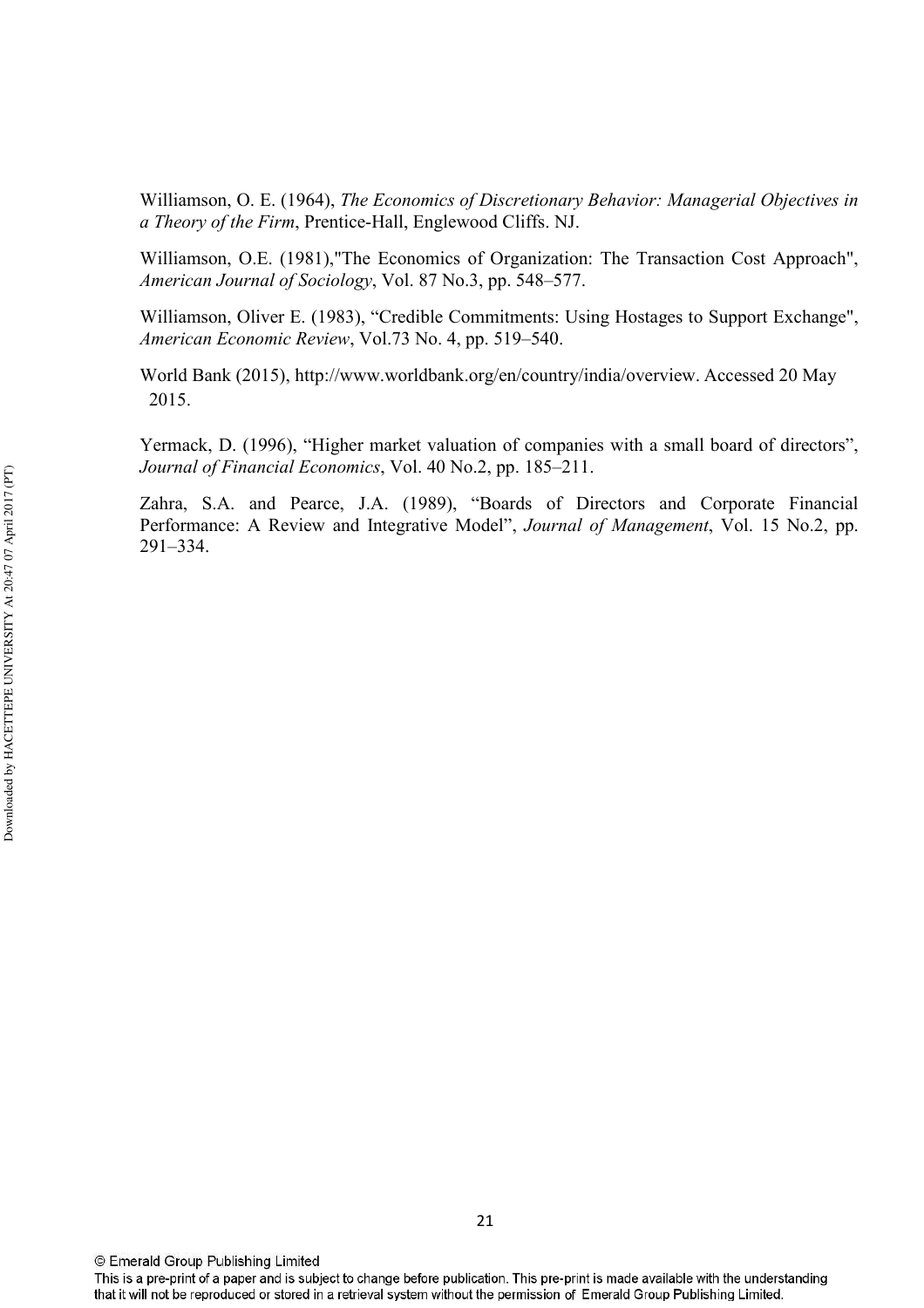#### **Tables**

## Table 1: No. of Disclosures considered as per requirements by AS/GAAP in India

| No.          | <b>Accounting Standard</b>                                                                  | No. of<br><b>Disclosures</b> |
|--------------|---------------------------------------------------------------------------------------------|------------------------------|
| $AS-1$       | Disclosures of accounting policies                                                          | $\overline{2}$               |
| $AS-2$       | valuation of inventories                                                                    | $\overline{3}$               |
| $AS-3$       | <b>Cash Flow Statements</b>                                                                 | $\overline{7}$               |
| $AS-4$       | Contingencies and Events Occurring After the Balance Sheet Date                             | $\overline{2}$               |
| $AS-5$       | Net Profit or Loss for the Period, Prior Period Items and Changes in Accounting<br>Policies | $\overline{2}$               |
| $AS-6$       | Depreciation Accounting                                                                     | $\overline{7}$               |
| $AS-7$       | <b>Construction Contracts</b>                                                               | $\overline{3}$               |
| $AS-8$       | Research and Development (Withdrawn and included in AS 26)                                  | $\overline{0}$               |
| $AS-9$       | Revenue Recognition                                                                         | $\overline{2}$               |
| $AS-10$      | <b>Accounting for Fixed Assets</b>                                                          | 6                            |
| $AS-11$      | The Effects of Changes in Foreign Exchange Rates                                            | 6                            |
| $AS-12$      | Accounting for government grants                                                            | $\overline{4}$               |
| $AS-13$      | Accounting for investments                                                                  | 8                            |
| $AS-14$      | <b>Accounting for Amalgamations</b>                                                         | 9                            |
| $AS-15$      | Accounting for Employee Benefits                                                            | 13                           |
| $AS-16$      | <b>Borrowing Costs</b>                                                                      | $\overline{2}$               |
| <b>AS 17</b> | Segment reporting                                                                           | 11                           |
| $AS-18$      | <b>Related Party Disclosures</b>                                                            | 8                            |
| $AS-19$      | Leases                                                                                      | 16                           |
| $AS-20$      | Earnings Per Share                                                                          | 5                            |
| $AS-21$      | <b>Consolidated Financial Statements</b>                                                    | $\overline{3}$               |
| $AS-22$      | Accounting for Taxes on Income                                                              | 3                            |
| $AS-23$      | Accounting for Investments in Associates in Consolidated Financial Statements               | 6                            |

<sup>©</sup> Emerald Group Publishing Limited

This is a pre-print of a paper and is subject to change before publication. This pre-print is made available with the understanding that it will not be reproduced or stored in a retrieval system without the permission of Emerald Group Publishing Limited.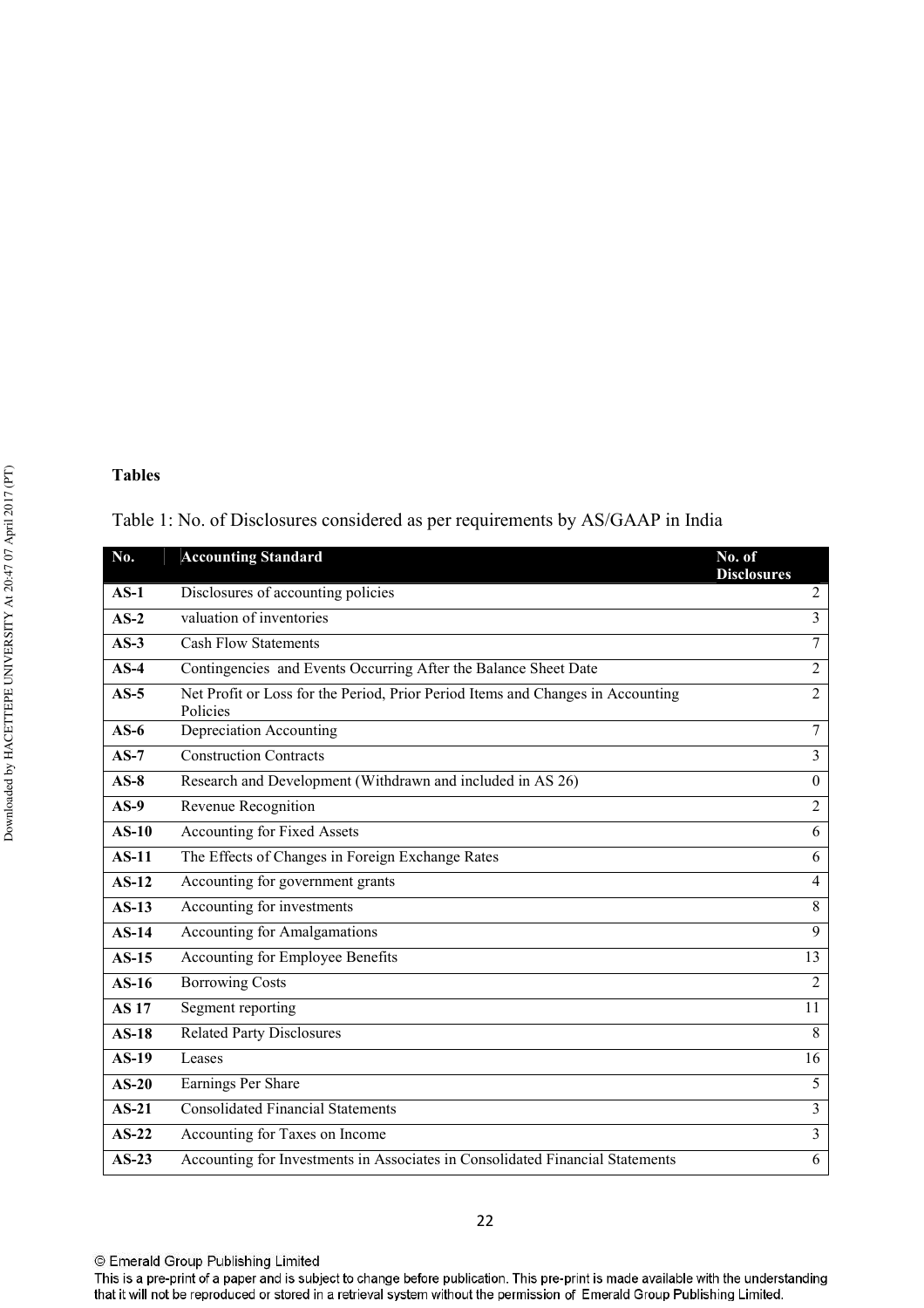| $AS-24$  | Discontinuing Operations                                 |     |
|----------|----------------------------------------------------------|-----|
| $AS -25$ | Interim Financial Reporting                              |     |
| $AS-26$  | Intangible Assets                                        |     |
| $AS-27$  | Financial Reporting of Interests in Joint Ventures       |     |
| $AS-28$  | Impairment of Assets                                     |     |
| $AS-29$  | Provisions, Contingent Liabilities and Contingent Assets |     |
|          | Total                                                    | 171 |

Table 2 Range of Disclosure Score of AS by Indian firms

| <b>Compliance Score Range</b> | No. of Companies |                   |  |
|-------------------------------|------------------|-------------------|--|
| $(\%)$                        |                  | Number Percentage |  |
| 40 to 50                      | 6                | 3.92%             |  |
| 50 to 60                      | 32               | 20.92%            |  |
| 60 to 70                      | 14               | 9.15%             |  |
| 70 to 80                      | 16               | 10.46%            |  |
| 80 to 90                      | 33               | 21.57%            |  |
| 90 to 100                     | 52               | 33.99%            |  |
| <b>Total</b>                  | 153              | 100.00%           |  |

Source: Author's Computation

This is a pre-print of a paper and is subject to change before publication. This pre-print is made available with the understanding that it will not be reproduced or stored in a retrieval system without the permission of Emerald Group Publishing Limited.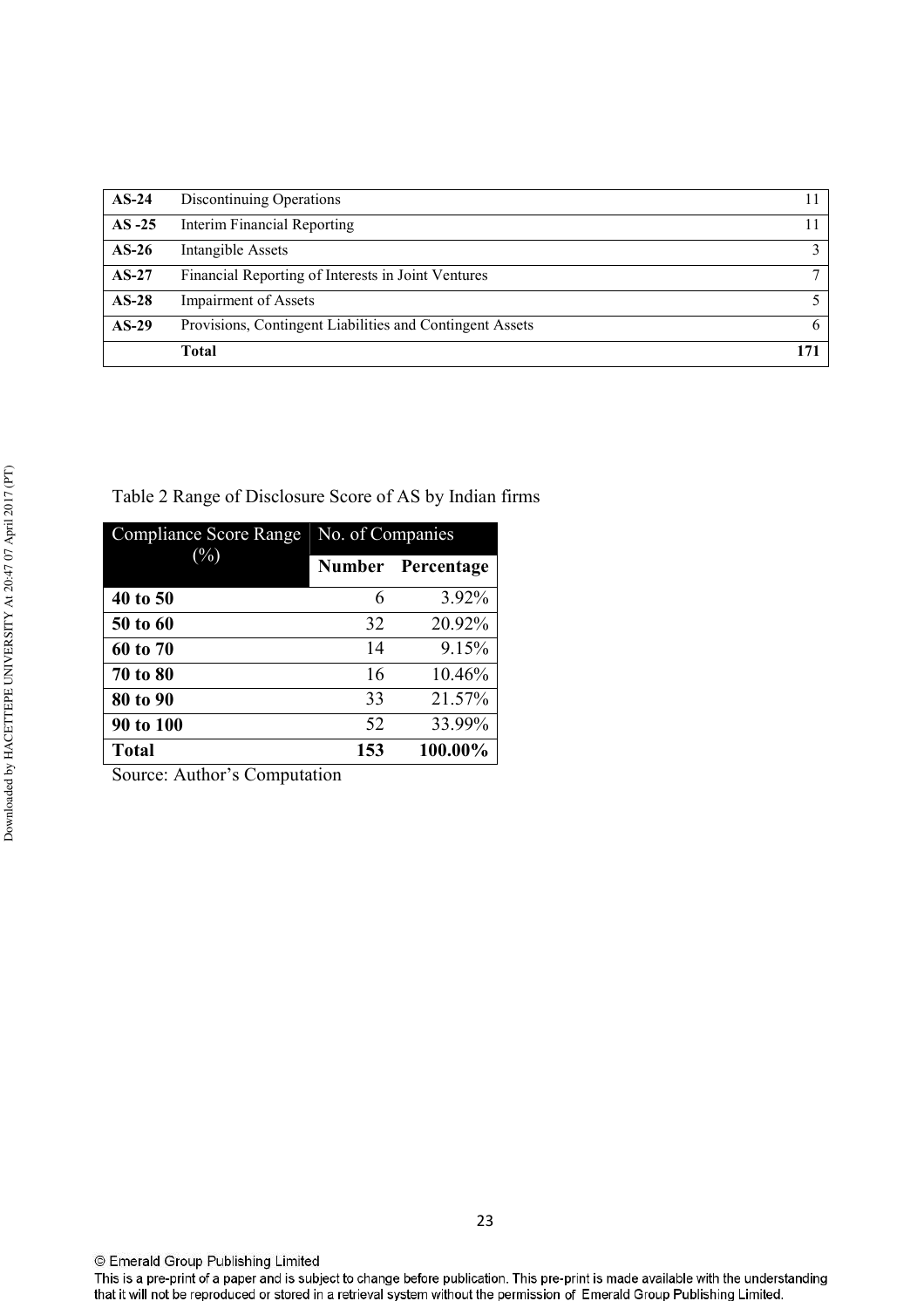## Table 3 Descriptive Statistics

|                                | mean      | p50      | sd        | min     | max        | p25      | p75      |
|--------------------------------|-----------|----------|-----------|---------|------------|----------|----------|
| DS(%)                          | 79.92     | 84.00    | 16.87     | 47.00   | 100.00     | 66.00    | 95.00    |
| CGIndex Sub BOD $(\% )$        | 66.43     | 63.64    | 9.85      | 36.36   | 100.00     | 63.64    | 72.73    |
| CGIndex Sub AUDCOMM (%)        | 75.05     | 66.67    | 13.40     | 33.33   | 100.00     | 66.67    | 83.33    |
| CGIndex (%)                    | 65.31     | 65.38    | 9.42      | 44.39   | 97.50      | 58.98    | 71.33    |
| <b>Firm Size (in Millions)</b> | 121850.50 | 30142.60 | 251847.90 | 937.40  | 1800000.00 | 14439.80 | 79377.10 |
| Age (in Years)                 | 38.63     | 30.00    | 25.04     | 4.00    | 140.00     | 21.00    | 55.00    |
| Leverage (times)               | 0.22      | 0.19     | 0.21      | 0.00    | 0.89       | 0.00     | 0.36     |
| ROA (%)                        | 0.59      | 0.06     | 2.19      | $-0.22$ | 20.55      | 0.02     | 0.24     |

Downloaded by HACETTEPE UNIVERSITY At 20:47 07 April 2017 (PT) Downloaded by HACETTEPE UNIVERSITY At 20:47 07 April 2017 (PT)

This is a pre-print of a paper and is subject to change before publication. This pre-print is made available with the understanding that it will not be reproduced or stored in a retrieval system without the permission of Emerald Group Publishing Limited.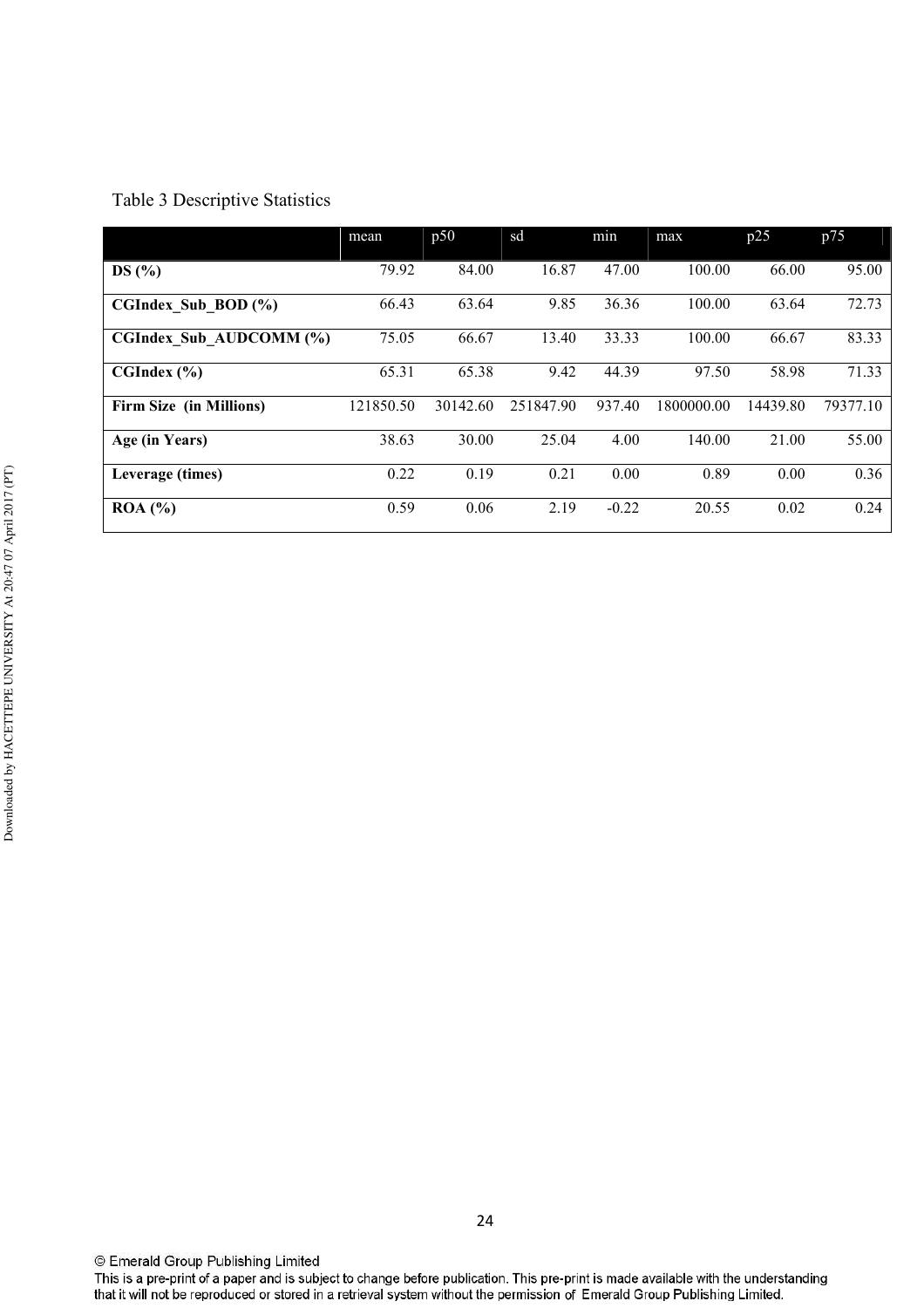Table 4 Correlation Matrix Table 4 Correlation Matrix

|                                | DS         | <b>CGIndex</b> | Sub_BOD<br><b>CGIndex</b> | Sub_AUD<br>COMM<br><b>CGIndex</b> | Firm Size   | Age       | $\mathbf{E}$ | ROA       | Big4 |
|--------------------------------|------------|----------------|---------------------------|-----------------------------------|-------------|-----------|--------------|-----------|------|
| Š                              |            |                |                           |                                   |             |           |              |           |      |
| <b>CGIndex</b>                 | $0.1949**$ |                |                           |                                   |             |           |              |           |      |
| CGIndex_Sub_<br>BOD            | $0.1892**$ | $0.5225***$    |                           |                                   |             |           |              |           |      |
| CGIndex Sub<br>AUDCOMM         | $0.1341*$  | $0.4553***$    | 0.1055                    |                                   |             |           |              |           |      |
| Firm Size                      | $-0.0403$  | $-0.0238$      | $-0.1930**$               | $-0.0696$                         |             |           |              |           |      |
| Age                            | 0.0692     | $-0.046$       | $-0.0448$                 | $-0.1132$                         | 0.0828      |           |              |           |      |
| Lev                            | $-0.1042$  | 0.0482         | $-0.057$                  | 0.0522                            | $0.3048***$ | $-0.116$  |              |           |      |
| ROA                            | 0.0182     | 0.1111         | 0.0955                    | $0.1626***$                       | $-0.1138$   | $0.1445*$ | $-0.5376***$ |           |      |
| Big4                           | 0.1113     | 0.0774         | $0.1521*$                 | 0.0143                            | 0.0427      | $-0.0775$ | $-0.0253$    | $-0.0654$ |      |
| *** p<0.01, ** p<0.05, *p<0.10 |            |                |                           |                                   |             |           |              |           |      |

© Emerald Group Publishing Limited

This is a pre-print of a paper and is subject to change before publication. This pre-print is made available with the understanding that it will not be reproduced or stored in a retrieval system without the permission of Emerald Group Publishing Limited.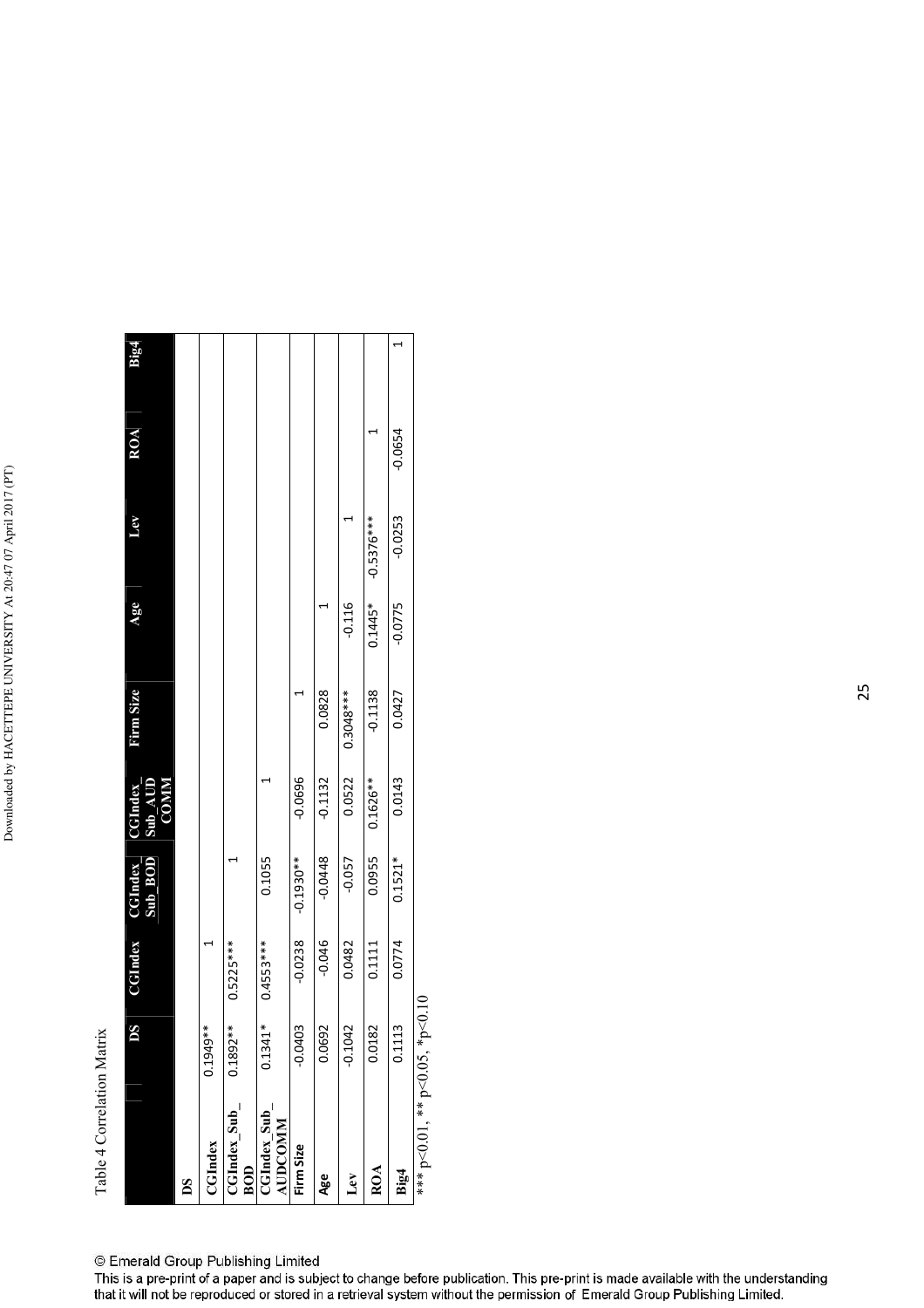Table 5: Relationship between corporate governance (measured by CG Index) and financial disclosure

|                                         | (1)          | (2)         | (3)         | (4)         |
|-----------------------------------------|--------------|-------------|-------------|-------------|
|                                         |              |             |             |             |
| <b>CGIndex</b>                          | $0.00475***$ |             |             |             |
|                                         | (3.04)       |             |             |             |
|                                         |              |             |             |             |
| CGIndex_Sub_BOD                         |              | $0.00281**$ |             | $0.00255*$  |
|                                         |              | (1.99)      |             | (1.82)      |
|                                         |              |             |             |             |
| <b>CGIndex_Sub_AUDCOMM</b>              |              |             | $0.00243**$ | $0.00228**$ |
|                                         |              |             | (2.41)      | (2.27)      |
|                                         |              |             |             |             |
| Firm Size <sup>a</sup>                  | 0.00226      | 0.00133     | $-0.000560$ | 0.00241     |
|                                         | (0.22)       | (0.13)      | $(-0.05)$   | (0.23)      |
|                                         |              |             |             |             |
| Age <sup>a</sup>                        | 0.0129       | 0.0102      | 0.0124      | 0.0128      |
|                                         | (0.63)       | (0.49)      | (0.60)      | (0.62)      |
|                                         |              |             |             |             |
| Lev                                     | $-0.109$     | $-0.0954$   | $-0.107$    | $-0.108$    |
|                                         | $(-1.63)$    | $(-1.40)$   | $(-1.59)$   | $(-1.61)$   |
|                                         |              |             |             |             |
| <b>ROA</b>                              | 0.00676      | 0.00797     | 0.00762     | 0.00675     |
|                                         | (1.03)       | (1.20)      | (1.15)      | (1.03)      |
|                                         |              |             |             |             |
| big4                                    | 0.0300       | 0.0281      | 0.0380      | 0.0294      |
|                                         | (0.97)       | (0.88)      | (1.21)      | (0.94)      |
|                                         |              |             |             |             |
| cons                                    | $0.407**$    | $0.573***$  | $0.589***$  | $0.401**$   |
|                                         | (2.37)       | (3.54)      | (4.09)      | (2.28)      |
| <b>R-square</b><br>$\ddot{\phantom{0}}$ | 0.107        | 0.075       | 0.086       | 0.107       |

<sup>a</sup> Natural logarithm

\*\*\* p<0.01, \*\* p<0.05, \*p<0.10

This is a pre-print of a paper and is subject to change before publication. This pre-print is made available with the understanding that it will not be reproduced or stored in a retrieval system without the permission of Emerald Group Publishing Limited.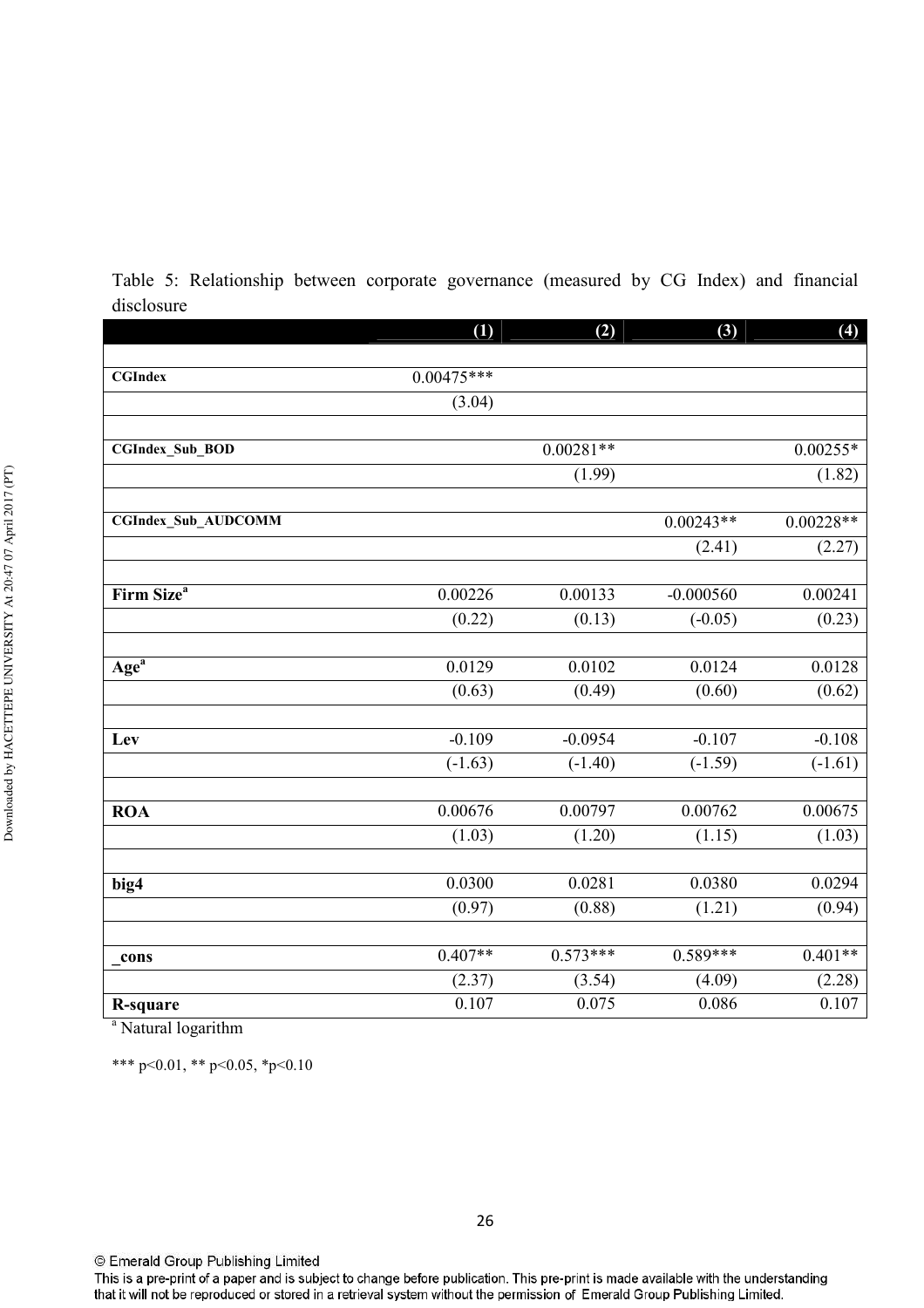#### Figures

Presence of non – executive or promoter chairman (Ho,2005;Brown and Caylor,2004)

*Percentage of Independent Directors* 

(Beasely,1996;Black et al., 2006;Brickley et al.,1994;Anderson et al., 2004; Eisenberg,1976,American Law) *Lnstitute, 1992)* 

Total number of directorships held by directors (SEBI, 2000b)

Total number of committee membership held by directors (Adams,2003;Jackling and Johl, 2009; Carter et al., 2010)

*CEO Duality* 

( Baliga et al., 1996; Rechner and Dalton,1991;Yermack,1996;Brown and Caylor,2004,SEBI, 2000B)

Board Size

(Yermack, 1996; Brown and Caylor, 2004; Lipton and Lorsch, 1992; Conyon and Peck, 1998b, Ghosh, 2006)

Tenure of Independent director

*(Non Mandatory Requirement -SEBI, 2004)* 

Board Meeting Frequency (SEBI, 2000b)

Percentage of board meetings attended by the directors (SEBI, 2000b)

Gap between board meetings (SEBI, 2000b)

Percentage of directors who attended Annual General Meeting (AGM) (SEBI, 2000b)

Literature: Fama & Jensen, 1983a; Williamson, 1964,81,83; American Law Institute,1992; Eisenberg, 1976

Figure 1Board of Directors Sub Index

This is a pre-print of a paper and is subject to change before publication. This pre-print is made available with the understanding that it will not be reproduced or stored in a retrieval system without the permission of Emerald Group Publishing Limited.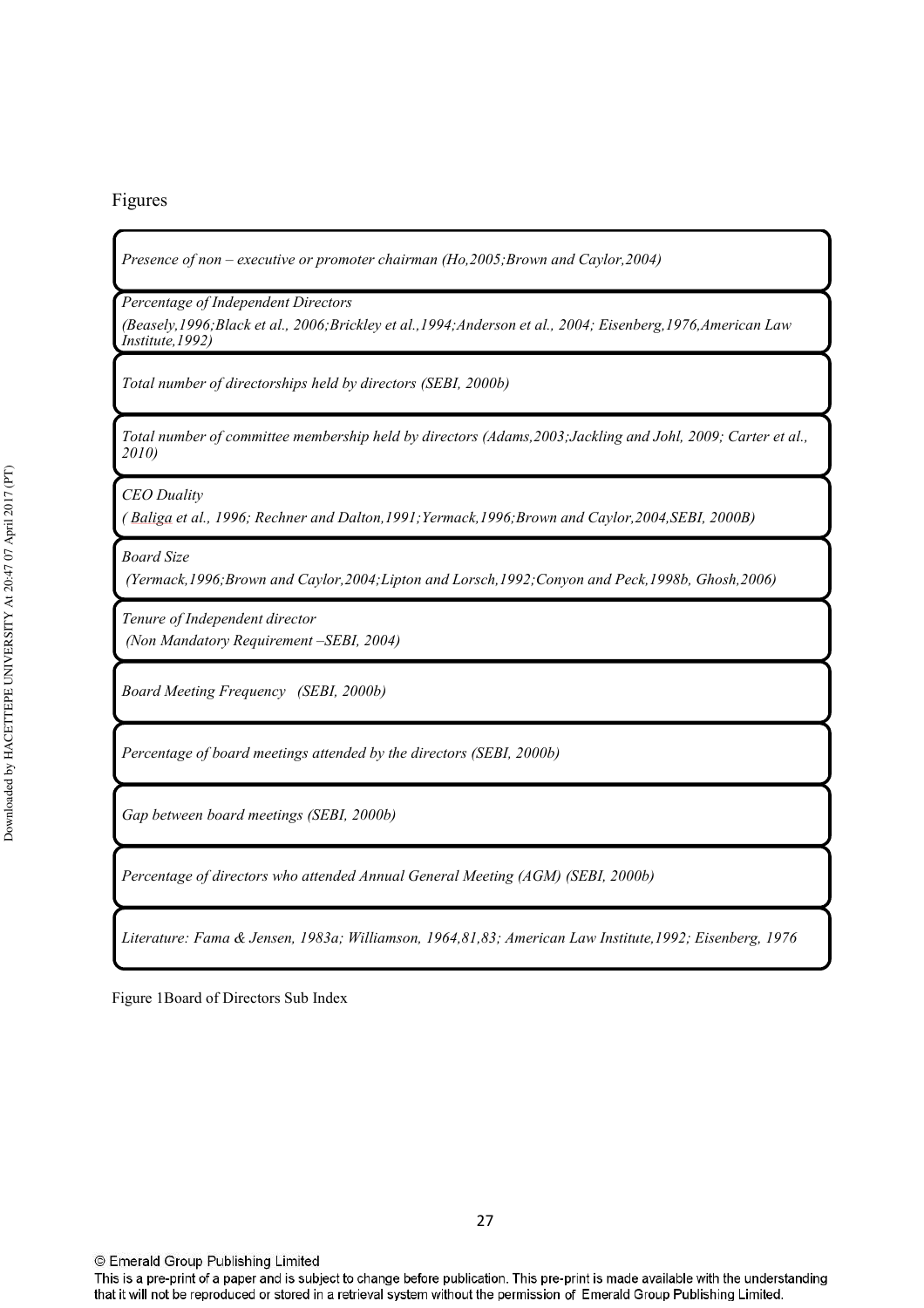Qualified Auditor Report (SEBI 2000b)

Percentage of independent directors (Klein, 2002; Brown and Caylor, 2004; SEBI, 2004)

Audit Committee chaired by Independent Director (SEBI 2000b)

*Presence of the Chairman in the AGM (SEBI, 2000b)* 

*Number of Audit Committee Meetings (Abbott and Parker,2000;SEBI, 2004)* 

*Quorum at the Audit Committee Meeting (SEBI, 2000b)* 

Literature: HO,2005;Wallace, 2004; Adams,2003; Anderson et al., 2004;Deli and Gillan, 2000; Klein, 2002; SEBI, 2004; Naresh Chandra Committee Report, 2002

Figure 2 Audit Committee Sub Index

This is a pre-print of a paper and is subject to change before publication. This pre-print is made available with the understanding that it will not be reproduced or stored in a retrieval system without the permission of Emerald Group Publishing Limited.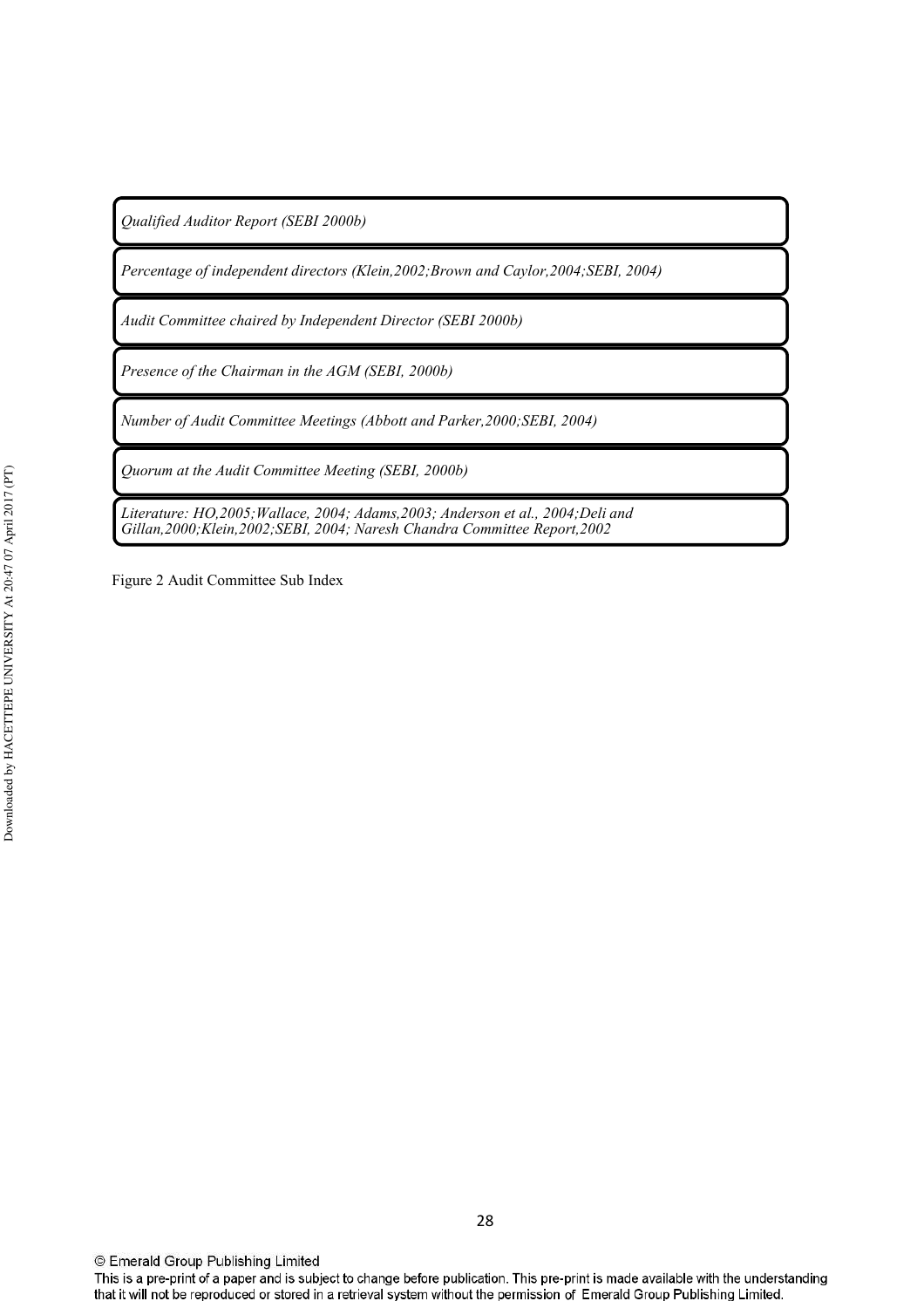## Appendices

#### A 1 Variable definition

| Variable                  | <b>Definition</b>                                                  |
|---------------------------|--------------------------------------------------------------------|
|                           |                                                                    |
| <b>Dependent Variable</b> |                                                                    |
|                           |                                                                    |
| DS                        | Disclosure score computed by using 171 disclosure checklist points |
|                           | from Indian Accounting Standard                                    |
|                           |                                                                    |
|                           | <b>Independent variables- Corporate Governance Variables</b>       |
|                           |                                                                    |
| CGIndex                   | Index with 17 attributes on board and audit committee structure    |
| CGIndex Sub BOD           | Index with 11 attributes on board structure                        |
| CGIndex Sub AUDCOMM       | Index with 6 attributes on audit committee structure               |
|                           |                                                                    |
| <b>Control variables</b>  |                                                                    |
|                           |                                                                    |
| Firm Size                 | Natural logarithm of total assets                                  |
| Age                       | Natural logarithm of firm age                                      |
| Lev                       | Long term borrowings scaled by total assets                        |
| <b>ROA</b>                | Net earnings before extraordinary items scaled by total assets     |
| Big4                      | Dummy variable coded as 1 if audited by Deloitte, E & Y, KPMG      |
|                           | and PwC, 0 otherwise                                               |

This is a pre-print of a paper and is subject to change before publication. This pre-print is made available with the understanding that it will not be reproduced or stored in a retrieval system without the permission of Emerald Group Publishing Limited.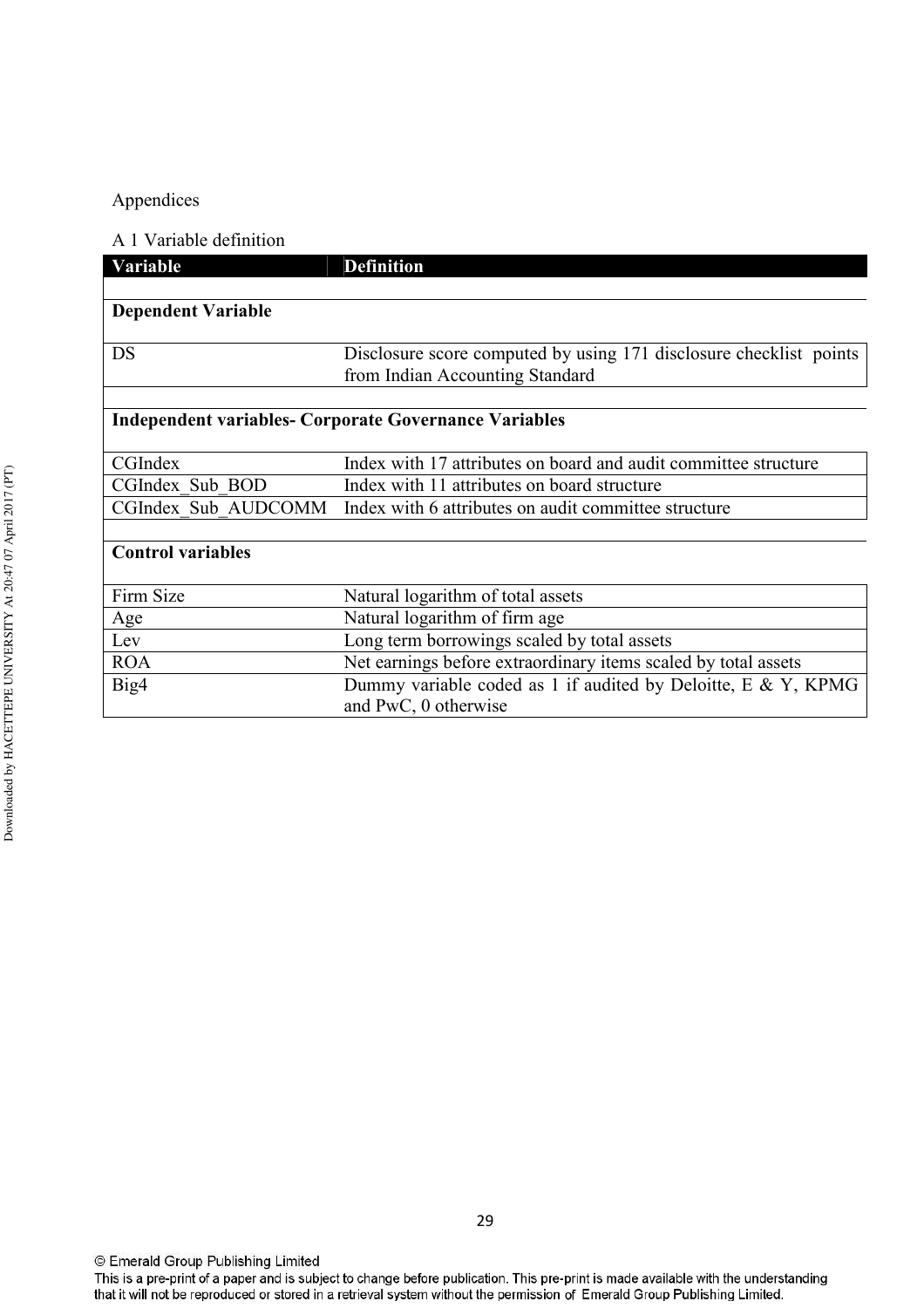We consider disclosures required by each Accounting Standards and formulate a disclosure Index. There are 29 Accounting standards, which are mandatorily applicable to Indian listed firms. We have provided number of disclosers drawn from each AS has been provided in Table 1. In this appendix, we provide example of Accounting Standard 2 and Accounting Standard 6.

#### Accounting Standard 2 – Valuation of Inventories

The text of the standard<sup>1</sup> provide following disclosure requirement in para 26 and 27.

"26. The financial statements should disclose: (a) the accounting policies adopted in measuring inventories, including the cost formula used; and (b) the total carrying amount of inventories and its classification appropriate to the enterprise.

27. Information about the carrying amounts held in different classifications of inventories and the extent of the changes in these assets is useful to financial statement users. Common classifications of inventories are raw materials and components, work in progress, finished goods, stores and spares, and loose tools"

Using the above-mentioned requirement from standard, we consider following checklist points in the disclosure index.

| No.    | <b>Disclosure questions/points</b>                                                                          | <b>Rating Scale</b><br>1/0/NA |
|--------|-------------------------------------------------------------------------------------------------------------|-------------------------------|
| $AS-2$ | <b>Valuation of inventories</b>                                                                             |                               |
|        | Has the accounting policies adopted in measuring inventories disclosed?                                     |                               |
| 2      | Is the disclosure made for the cost formula used (i.e. FIFO, Weigh. Avg., Specific Identification)?         |                               |
| 3      | Are the inventories in accounts classified into raw material, stores, work in progress, and finished goods? |                               |

#### Accounting Standard 6 - Depreciation Accounting

The text of the standard<sup>2</sup> provide following disclosure requirement in para 17 to 19.

"17. The depreciation methods used the total depreciation for the period for each class of assets, the gross amount of each class of depreciable assets and the related accumulated depreciation is disclosed in the financial statements along with the disclosure of other accounting policies. The depreciation rates or the useful lives of the assets are disclosed only if they are different from the principal rates specified in the statute governing the enterprise.

 $\overline{a}$ 

This is a pre-print of a paper and is subject to change before publication. This pre-print is made available with the understanding that it will not be reproduced or stored in a retrieval system without the permission of Emerald Group Publishing Limited.

<sup>&</sup>lt;sup>1</sup> Available at http://www.mca.gov.in/Ministry/notification/pdf/AS\_2.pdf (Accessed on 18th February, 2016).

<sup>&</sup>lt;sup>2</sup> Available at http://www.mca.gov.in/Ministry/notification/pdf/AS\_6.pdf (Accessed on 18th February, 2016).

<sup>©</sup> Emerald Group Publishing Limited